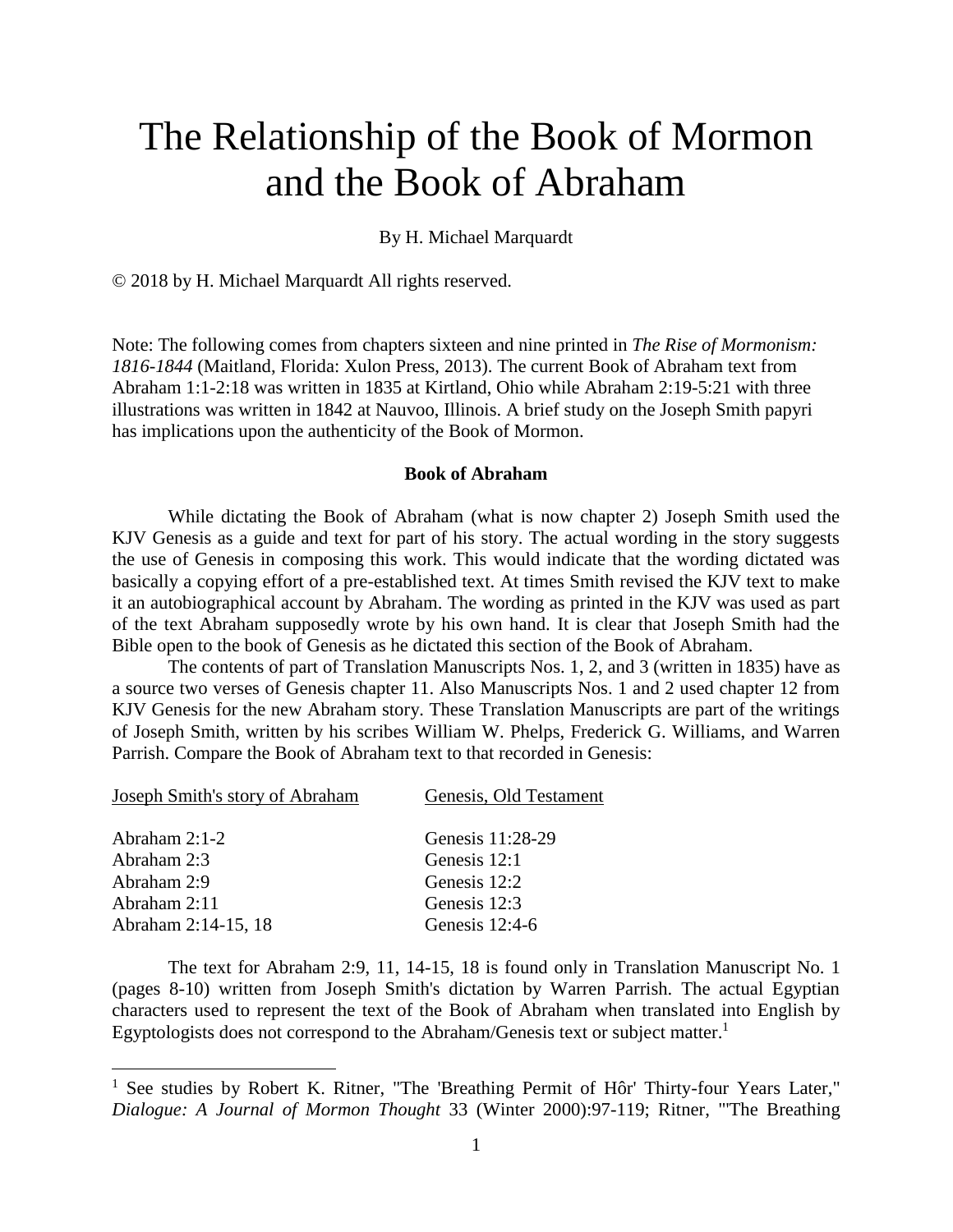From close examination, it is correct that Egyptian documents were once in the hands of Joseph Smith. Smith possessed no knowledge of the Egyptian language at any period of time while he was studying and producing his Egyptian papers. Joseph Smith was human; however, considering his claim to correctly translate Egyptian into English, it offers no more than a pretended translation from the Egyptian.

These primary historical documents are important because they show that the scribes were taking dictation from Joseph Smith. The Egyptian papers, including the Egyptian Alphabet, contain the record of Joseph Smith's efforts to work with ancient documents. One of the manuscripts of the "Egyptian alphabet" contains Joseph Smith's handwriting, together with the handwriting of his scribe Oliver Cowdery. These 1835 documents help us understand how Smith dictated the text of the Book of Mormon six years earlier. The Egyptian Alphabet and related papers are preserved manuscript texts that show how Joseph Smith produced the ideas prior to and in connection with the Book of Abraham. These records have serious implications for the dictation process of the text of the Book of Mormon.

In his work on the Book of Mormon, before Joseph Smith commenced to dictate, he reportedly transcribed an Egyptian alphabet from the record of the Book of Mormon. Lucy Mack Smith, Joseph Smith's mother, described the importance of her son copying characters of an alphabet to show to the learned. The characters were reportedly in the Egyptian language and were to be shown to those who professed knowledge in languages other than English. Lucy wrote in her history (dictated in 1845), the following concerning the year 1827:

It soon became necessary to take some measures to accomplish the translation of the record into English but he [Joseph Smith] was instructed to take off a fac simile of the alphabet Egyptian characters <composing the alphabet which were called reformed egyptian> Alphabetically and send them to all the learned men that he could find and ask them for the translation of the same. $2$ 

Lucy continued her narrative concerning the Egyptian alphabet:

Joseph started [in] Dec[ember]. for Penn[sylvania] it was agreed that Martin Har $[r]$  is should follow him as soon as  $he$  < Joseph > should have sufficient time to transcribe the Egyptian alphabet which Mr. Harris was to take to the east and through the country in every direction to all who professed linguists to give them an opertunity [opportunity] of showing their talents.<sup>3</sup>

That the characters were to be from an alphabet was clear when Lucy Smith addressed the church conference in October 1845. Lucy said that she had been called "upon by Joseph to go

Permit of Hôr' among the Joseph Smith Papyri," *Journal of Near Eastern Studies* 62 (July 2003):161-80; and Michael D. Rhodes, *The Hor Book of Breathings: A Translation and Commentary* (Provo, Utah: Foundation for Ancient Research and Mormon Studies, Brigham Young University, 2002). See chapter 21 for additional information when the Book of Abraham was published in 1842.

<sup>2</sup> Anderson, *Lucy's Book*, 393.

<sup>3</sup> Lucy Mack Smith, Manuscript Draft. See Anderson, *Lucy's Book*, 402.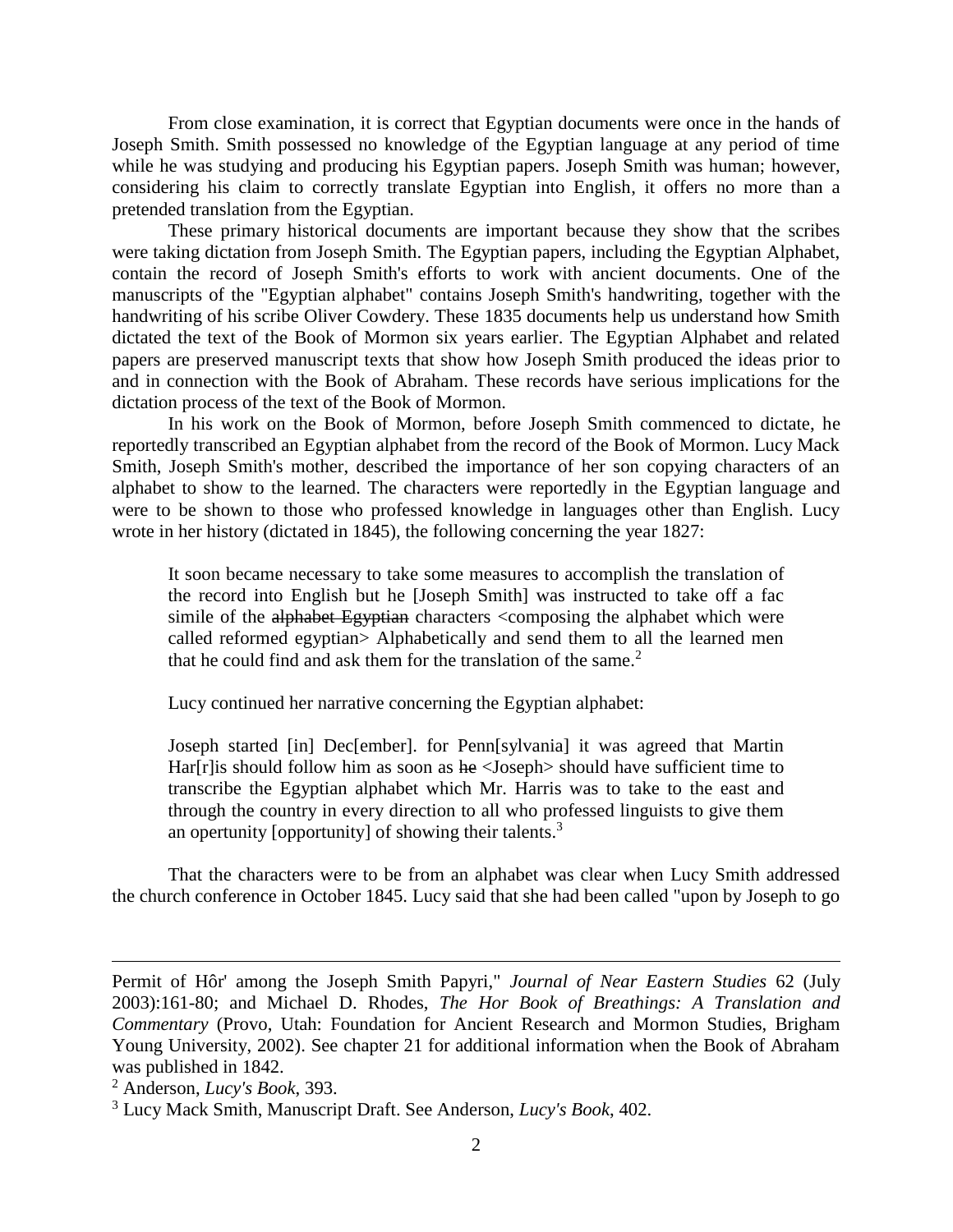& tell Martin Harris & family that he [Joseph] had got the Plates & he wanted him [Martin] to take an a[l]phabet of the Characters  $\&$  carry them to the learned men to decypher.<sup>"4</sup>

Joseph Smith's father understood that the last recorded plate of the Book of Mormon contained the alphabet as he explained to Fayette Lapham about 1830: "The remaining pages [of the gold plates] were closely written over in characters of some unknown tongue, the last containing the alphabet of this unknown language."<sup>5</sup>

One of the learned persons whom Martin Harris visited in 1828 was Professor Charles Anthon of New York City. Harris took with him the characters which Joseph Smith had transcribed as a sample of what was contained on the record. In two of his three letters recalling this incident Professor Anthon wrote about the sheet of paper which contained the characters of Smith's alphabet. The first extract is from Anthon's 1834 letter and the second one was written in 1841:

This paper was in fact a singular scrawl. It consisted of all kinds of crooked characters disposed in columns, and had evidently been prepared by some person who had before him at the time a book containing various alphabets.<sup>6</sup>

The import of what I wrote was, as far as I can now recollect, simply this, that the marks in the paper appeared to be merely an imitation of various alphabetic characters, and had in my opinion no meaning at all connected with them.<sup>7</sup>

These references indicate that the first thing Joseph Smith did was to prepare an alphabet of the Book of Mormon. Professor Anthon commented that the characters appeared to be various alphabetical characters.

Joseph Smith's work on his Book of Abraham Egyptian alphabet, seven years later, shows that he could not understand or interpret documents written anciently. Examinations done by Egyptologists show that Smith had not the slightest idea what the Egyptian characters meant relating to names, places, and subject matter. These manuscript pages clearly show that Joseph Smith pretended to translate Egyptian records. The claim that they had been written by the biblical Abraham is without a solid foundation.

The manuscript pages show that Smith used the Bible as he did when he dictated the Book of Mormon text. In April 1829 Joseph Smith received a revelation for his scribe Oliver Cowdery. Cowdery evidently tried to dictate some words but could not. Smith explained in the revelation:

But, behold, I say unto you, that you must study it out in your mind; then you must ask me if it be right, and if it is right I will cause that your bosom shall burn within you; therefore, you shall feel that it is right. But if it be not right you shall

<sup>4</sup> Norton Jacob, Journal, October 8, 1845, CHL. See Ronald O. Barney, *The Mormon Vanguard Brigade of 1847: Norton Jacob's Record* (Logan, UT: Utah State University Press, 2005), 53.

<sup>5</sup> "The Mormons," *Historical Magazine* 7 (May 1870):307. See Vogel, *Early Mormon Documents* 1:462-63.

<sup>6</sup> Charles Anthon to Eber D. Howe, February 17, 1834, published in Howe, *Mormonism Unvailed*, 271; in Vogel, *Early Mormon Documents* 4:380.

<sup>7</sup> Anthon to Rev. T. W. Coit, April 3, 1841, *The Church Record* 1 (1841):231; in Vogel, *Early Mormon Documents* 4:384-85.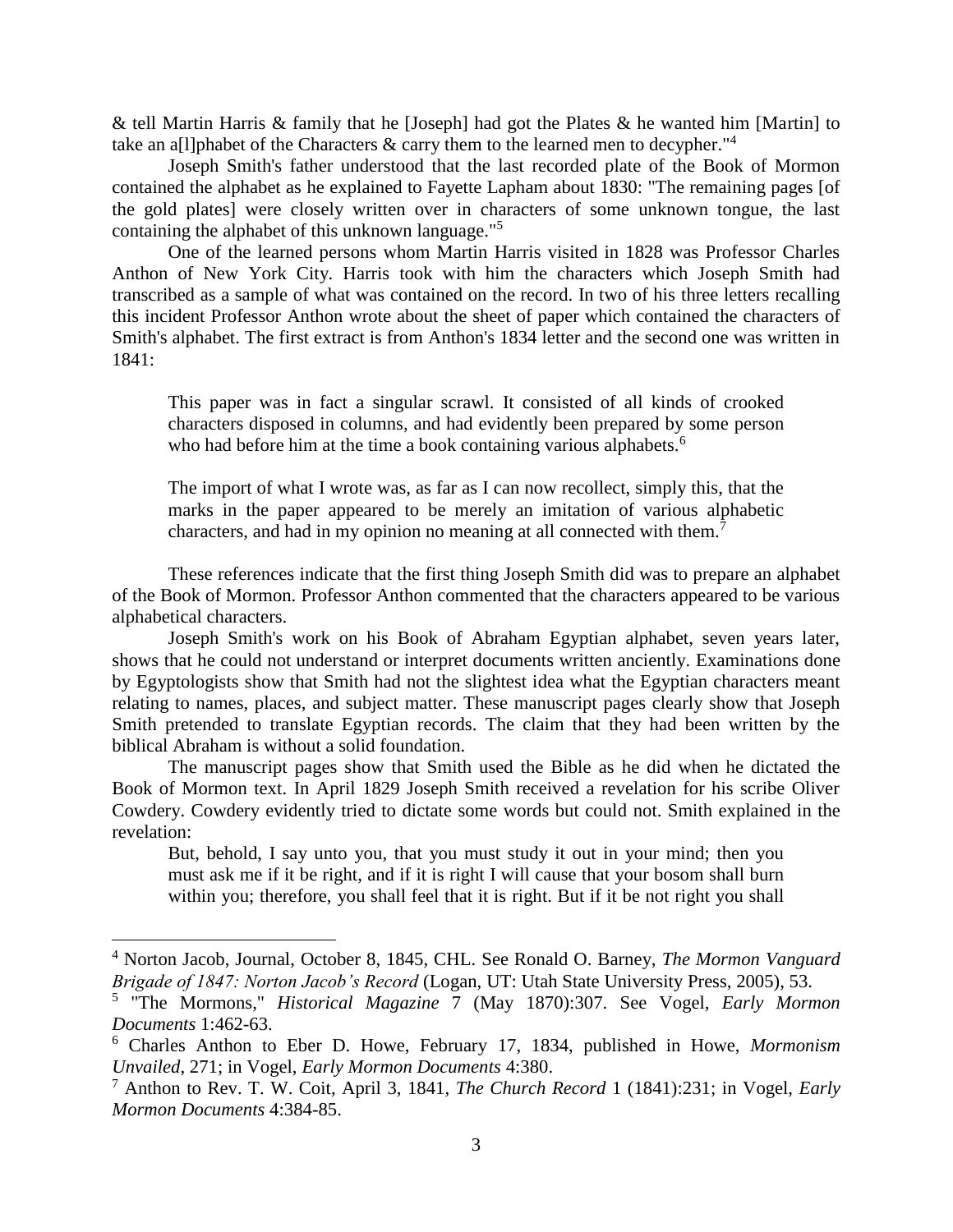have no such feelings, but you shall have a stupor of thought that shall cause you to forget the thing which is wrong; therefore, you cannot write that which is sacred save it be given you from me. $8$ 

If the above is a correct description of how Joseph Smith produced the Book of Mormon text, then it is an insight into the process of Joseph Smith's revelations, restoration of biblical texts, the Egyptian Alphabet, and the Book of Abraham. Whatever came into the mind of Smith and that he dictated was considered to be inspired. John Whitmer, who had been another scribe when Joseph Smith dictated the Book of Mormon and later some of his revision of the Bible, wrote in his history:

Joseph the Seer saw these Record[s] and by the revelation of Jesus Christ could translate these records, which gave an account of our forefathers, even abraham Much of which was written by Joseph of Egypt who was sold by his brethren Which when all translated will be a pleasing history and of great value to the saints.<sup>9</sup>

In 1829 when Joseph Smith dictated portions of the text of the Book of Mormon, he read from the common Bible of the day, the King James Version. This became part of the process by which he composed the Book of Mormon. Passages in the Book of Mormon, when compared with the KJV, show that the Bible was used when it was being dictated to and recorded by a scribe.

Only part of the original 1829 manuscript of the Book of Mormon pages of the dictated text is extant. We do not have the gold plates to determine the accuracy of Joseph Smith's dictation from the Egyptian. But we do have the Egyptian papyri, Joseph Smith's Egyptian Alphabet, and the Book of Abraham Translation Manuscripts. These later manuscripts together with Joseph Smith's journal and knowing when his scribes worked with him all place the dictation process in the last half of 1835. With this historical background, we have enough information to examine Joseph Smith's competence with the ancient Egyptian language.

None of Joseph Smith's scribes or witnesses to the plates of the Book of Mormon saw Joseph Smith consult the gold plates when he dictated the text. Just as no one said they saw Joseph Smith use the Bible when he dictated the Book of Mormon, no one said they saw him use the Bible as he dictated part of the text of the Book of Abraham. Warren Parrish described the time when he was taking dictation from Joseph:

I have set [sic] by his [Joseph Smith's] side and penned down the translation of the Egyptian Hieroglyphicks as he claimed to receive it by direct inspiration from Heaven. $10$ 

This clearly indicates that Parrish sat by Smith's side, and took dictation from him as Smith interpreted the Egyptian writing by direct inspiration. This is the same way that Joseph Smith dictated the Book of Mormon text in 1829. It appears that the same method was used for

l

<sup>8</sup> Marquardt, *Joseph Smith Revelations*, 37; LDS D&C 9:8-9; RLDS D&C 9:3.

<sup>9</sup> Westergren*, From Historian to Dissident*, 167.

<sup>10</sup> Parrish to the Editor, February 5, 1838, *Painesville Republican* 2 (February 15, 1838).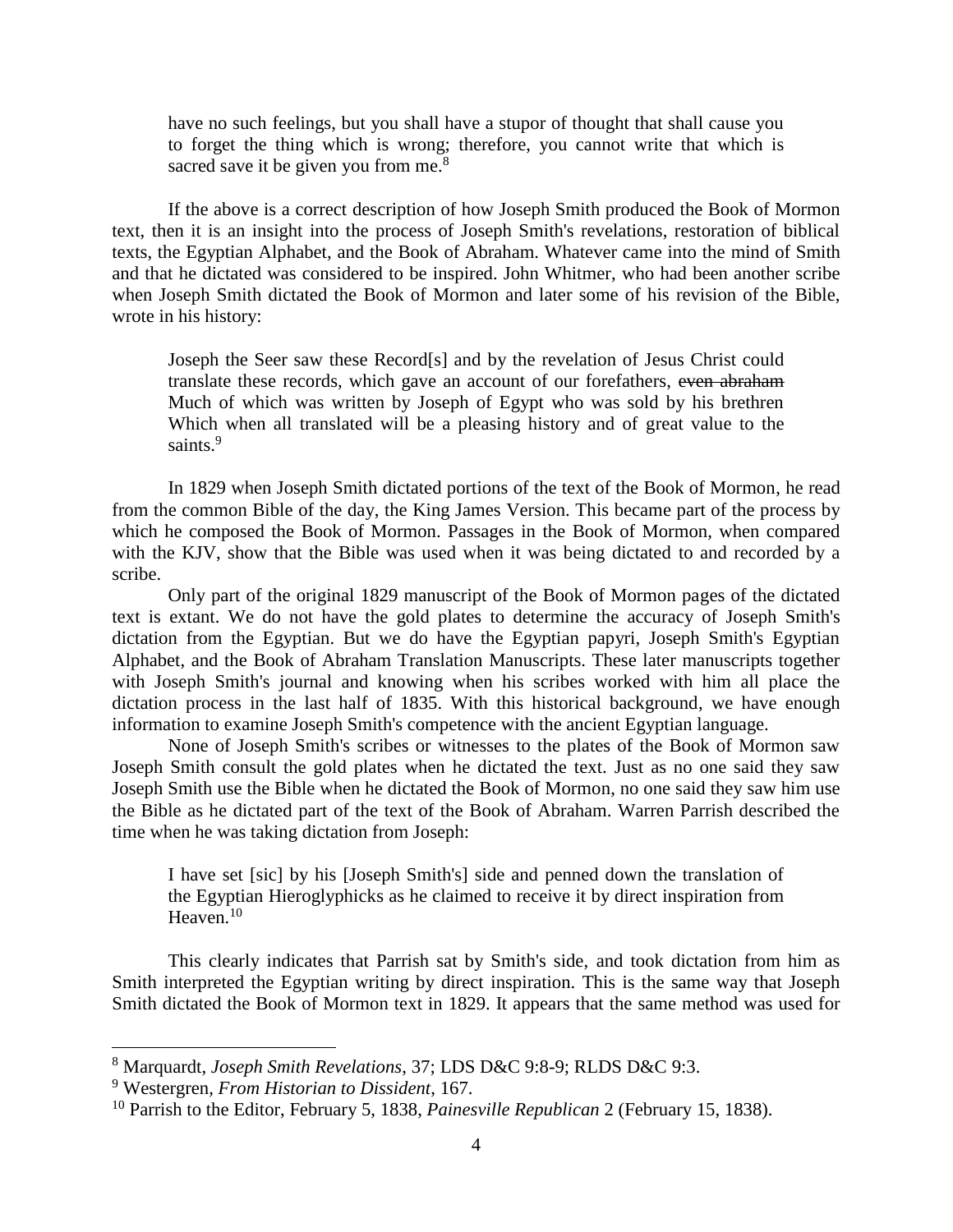both the Book of Mormon and the Book of Abraham. By making a transcript of an alphabet to the Egyptian language for these records it is clear that both books were to be in a form of ancient Egyptian. The manuscripts of the Book of Abraham and related papers serve as a good model to know how well Joseph Smith understood and interpreted ancient Egyptian characters.

The clear implication of a study of the Joseph Smith Egyptian Papers is that Joseph Smith had no knowledge of the ancient Egyptian language. Smith did not know how to translate ancient documents. If as John Whitmer and Warren Parrish suggests, Joseph Smith received a revelation regarding the contents of the Egyptian records, then the revelation gave the wrong meaning. It does not matter how Joseph Smith arrived at his interpretation of Egyptian characters, his reading of the characters is at variance with the ancient text and is incorrect. The real value of the Egyptian Alphabet and the Translation Manuscripts of the Book of Abraham is that they show us that Joseph Smith cannot get the interpretation of the Egyptian right through either linguistic study or inspiration.

This raises the question of how reliable his work on the Book of Mormon would be. The Book of Mormon is represented to have been written by the hand of a man named Mormon in a form of Egyptian. Without a working knowledge of the Egyptian language, Joseph Smith would have others believe that he could make a correct interpretation of an ancient text. Whatever would come from his mouth as he dictated the Book of Mormon, Egyptian Alphabet, and Book of Abraham was considered inspired.

All indications are that since Smith did not really translate from an ancient language in his work on the Book of Abraham, he could not be trusted in his earlier dictation, when he reportedly had a record written in the same basic language. The material he produced indicates that he had a vivid and creative imagination as the dictated text to his religious documents shows. David P. Wright, associate professor of Bible and Ancient Near East at Brandeis University, Waltham, Massachusetts, wrote concerning Joseph Smith's works including the Book of Abraham:

This work is basically a reworking of the English biblical text (some Hebrew learning is exhibited as well, but not much). Consequently, in all his work [the Book of Mormon, the Joseph Smith Revision of the Bible, and the Book of Abraham] there is a consistency in approach and method: he is not working in any of them with ancient languages (except for the bit of Hebrew in Abraham) and in all of them there is attention (to a greater or lesser degree) to revising or responding to the KJV. (This common character of all the works shows, by the way, that Smith, and not some other nineteenth-century personage, is the author of the Book of Mormon.)<sup>11</sup>

l

<sup>&</sup>lt;sup>11</sup> David P. Wright, "'In Plain Terms that We May Understand': Joseph Smith's Transformation of Hebrews in Alma 12-13," in Brent Lee Metcalfe, ed., *New Approaches to the Book of Mormon: Explorations in Critical Methodology* (Salt Lake City, Signature Books, 1993), 211.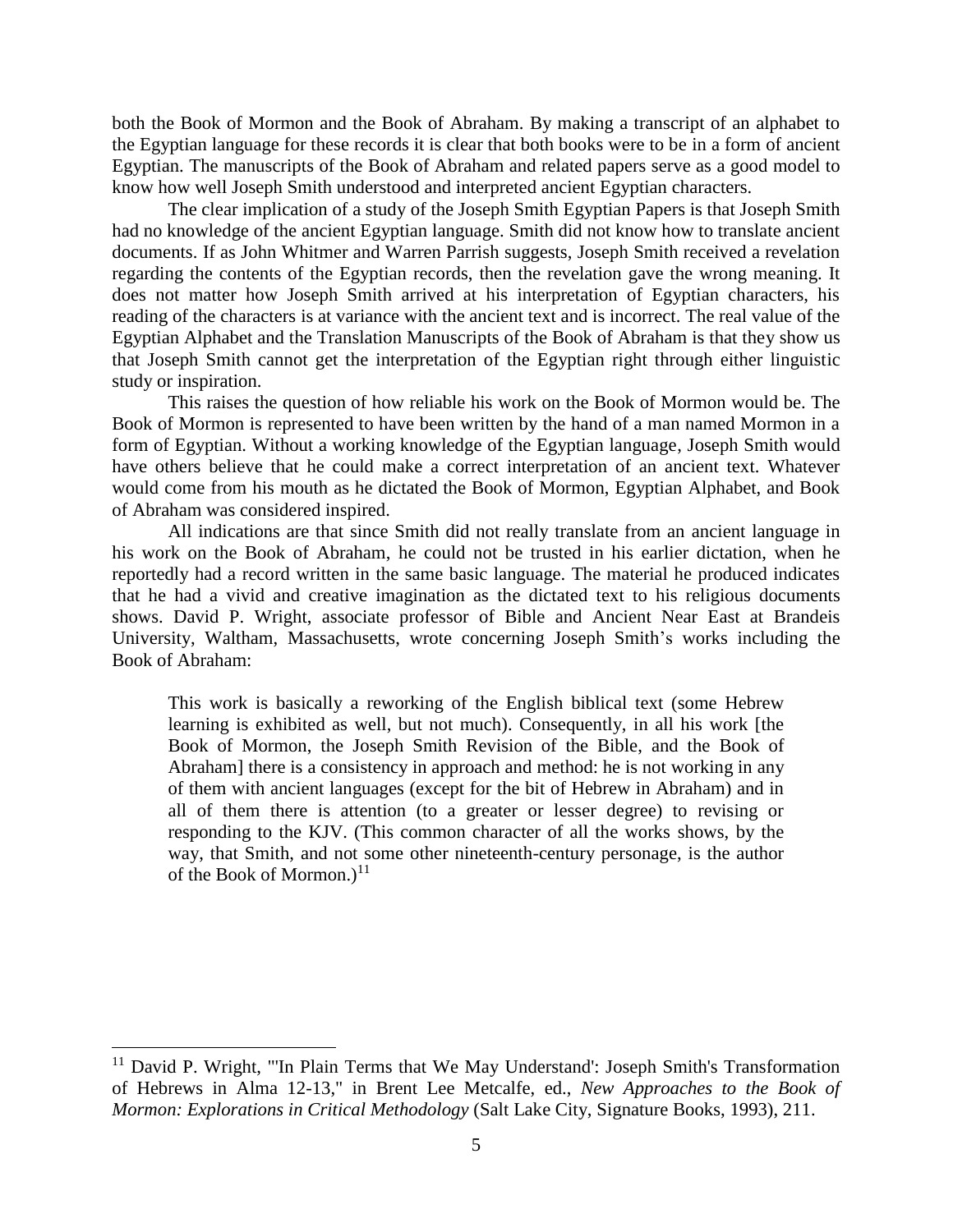## **Literary Dependence in the Book of Mormon: Two Studies**

The Book of Mormon<sup>12</sup> contains fifteen books (one called Words of Mormon) that tell the religious and social history of the people it describes. The work is an abridgement of previous records. The main story takes place in Jerusalem near 600 B.C.E. and ends in America about 421 C.E.<sup>13</sup> It explains that God called Lehi to be a prophet; the family, led primarily by his son Nephi, came by ship to the promised land. Two groups of the house of Israel are chiefly mentioned, the Lamanites and the Nephites. The record tells of their rulers, wars, and religious experiences covering to the time of Christ. A unique part of the book is the appearance of Jesus Christ among the natives after his crucifixion. The book 3 Nephi contains the teachings of Jesus including the establishment of his church.

The downfall of the Nephites is described with the records being written by Mormon and his son Moroni. The survivors are the Lamanites, ancestors to the Native Americans. A short book is the Book of Ether telling about an earlier trip to America by ship (eight barges) shortly after the building of the biblical tower mentioned in Genesis. This other group is known as the Jaredites. The last writing is the Book of Moroni giving a pattern to follow for church ordinances. The Book of Mormon is written in biblical style as a prophetic work to make things clearer than the Bible but in an American setting.

The abridgement was written to the descendents of the Lamanites, and also to Jew and Gentile. It was in essence a Native American book containing historical and religious writings of their ancestors. The title page tells its purpose—"to the convincing of the Jew and Gentile that JESUS is the CHRIST, the ETERNAL GOD."

Whether the Book of Mormon is an ancient record or a modern creation, it demands serious examination, since it is represented to be Judeo-Christian scripture produced in the New World in pre-Columbian times. One such task is determining the extent to which the Bible, especially the New Testament, was used as a source in its production, and if so, what this may mean regarding the historicity of the Book of Mormon. Another task is weighing the evidence of nineteenth-century events reflected in the Book of Mormon and, again, considering its significance for the historicity of the Book of Mormon.

 $12$  Since a number of churches use and publish the Book of Mormon, the edition used in this chapter is the 1981 edition published by the Church of Jesus Christ of Latter-day Saints, headquartered in Salt Lake City, Utah. In 1982 it was renamed and the title is now *The Book of Mormon: Another Testament of Jesus Christ*. The versification is the same as the 1879 Salt Lake edition and as used by the Church of Jesus Christ in Monongahela, Pennsylvania, and called "The Record of the Nephites" by the Church of Christ (with the Elijah Message) in Independence, Missouri. The edition of Community of Christ (formerly the Reorganized Church of Jesus Christ of Latter Day Saints) also headquartered in Independence, Missouri, has different versification but the chapters numbers are the same as the 1830 first edition. The Church of Christ (Temple Lot) and other Latter Day Saint churches and groups use this latter versification. <sup>13</sup> C.E. (Common Era) and B.C.E. (Before the Common Era) are alternate designations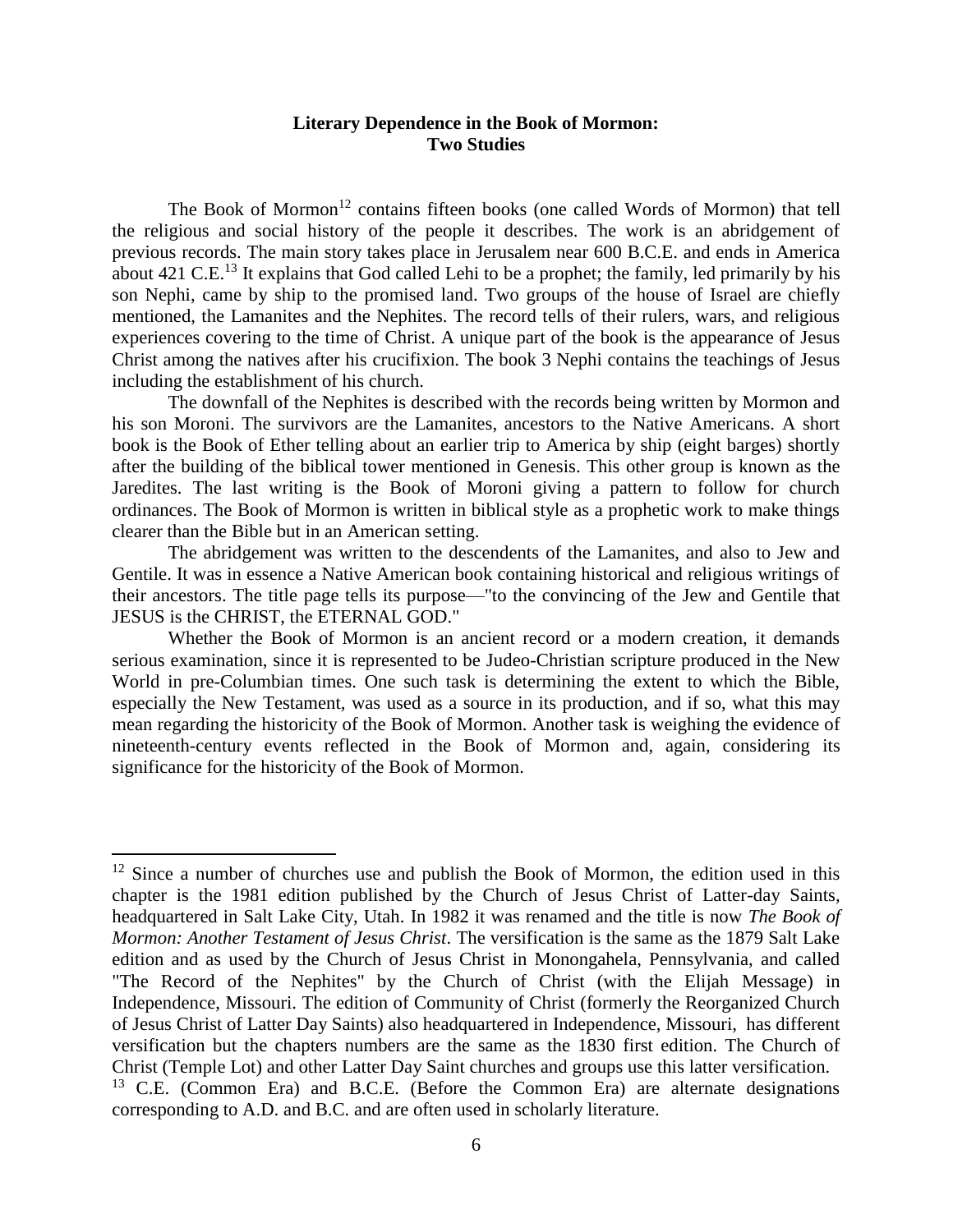#### **LITERARY DEPENDENCE ON THE BIBLE**

The twenty-seven books of the New Testament were originally written between about 50- 100 C.E. Yet numerous phrases from the New Testament appear in sections of the Book of Mormon ostensibly dating to hundreds of years before the birth of Jesus. This suggests that those sections are of much later composition. Consider a few of these New Testament phrases (written after 30 C.E.) which appear in 1 Nephi-Helaman (recorded 600 B.C.E.-1 C.E.): "ye must pray always, and not faint" (2 Ne. 32:9/Luke 18:1); some will go "into everlasting fire prepared for the devil and his angels" (Mosiah 26:27/Matt. 25:41); but "then shall the righteous shine forth in the kingdom of God" (Alma 40:25/Matt. 13:43). Believers should be "steadfast and immovable, always abounding in good works" (Mosiah 5:15/1 Cor. 15:58); ultimately this "mortal shall put on immortality" (Enos 27/1 Cor. 15:53), but until that day they need to grow "in the nurture and admonition of the Lord" (Enos 1/Eph. 6:4). Notice also that "Jew and Gentile, both bond and free, both male and female" (2 Ne. 10:16/Gal. 3:28), who fight against Zion shall perish. God is "the same, yesterday, today, and forever" (2 Ne. 2:4/Heb. 13 8); while believers "endured the crosses of the world, and despised the shame" (2 Ne. 9:18/Heb. 12:2). Finally, "if their works have been filthiness they must needs be filthy" (1 Ne. 15:33/Rev. 22:11).

The Book of Mormon asserts that ancient New World peoples possessed most of the Old Testament. However, Book of Mormon peoples would not have had access to the New Testament. Those who believe in the book's antiquity try to reconcile the presence of New Testament phrases by suggesting that in translating the book Joseph Smith was given an understanding of ideas on the golden plates but had to choose the words to express them. Consequently, where a thought was sufficiently close to biblical wording he adopted or adapted the biblical phrase. This does not sufficiently explain why he implemented the King James style throughout and not a more original style. It also ignores the fact that the adaptation of biblical texts is deeper than mere use of phrases from the New Testament in the Old Testament time period. The Book of Mormon does not simply introduce random New Testament phrases. It reflects on and expands New Testament meanings in an Old Testament context and creates Old Testament events that flow from these New Testament interpretations.

Alma 12 and 13 provide a good example of this dependence in their use of the New Testament Epistle to the Hebrews. Hebrews employs Genesis 14:18-20 together with Psalm 2:7 and 110:4 to establish that the Messiah holds a priesthood higher than that of the Levitical priesthood, and that this priesthood "after the order of Melchisedec" superseded and abolished the Levitical one (Heb. 5:5-10; 6:20; 7:1-12). ("Melchizedek" is the spelling in Old Testament and contemporary LDS usage.) The Book of Mormon builds on this New Testament interpretation and adds its own misinterpretation to create an entire order of priests "after the order of the Son" (Alma 13:9), "being a type of his order" (v. 16), of whom Melchizedek is but the leading example (v. 19). Furthermore, Hebrew's interpretation of Melchizedek's name and title ("King of righteousness . . . King of peace") is expanded into an imaginary historical situation in which Melchizedek successfully calls his people to repentance and thus to righteousness and peace. This material is then worked together into a systematic doctrinal exposition that utilizes other New Testament phrases from such sources as the Gospels, 1 Corinthians, and Revelation. (Compare Alma 13:9, 13, 22 with parallel phrases in John 1:14; Matt. 3:8; Luke 2:10; and Alma 12:20; 13:28 with 1 Cor. 15:51-53; 10:13; also Alma 12:14, 16, 17, and 13:11 with Rev. 6:16; 20:5-6, 14-15; 19:20; 14:10-11; 20:10, and 7:14.)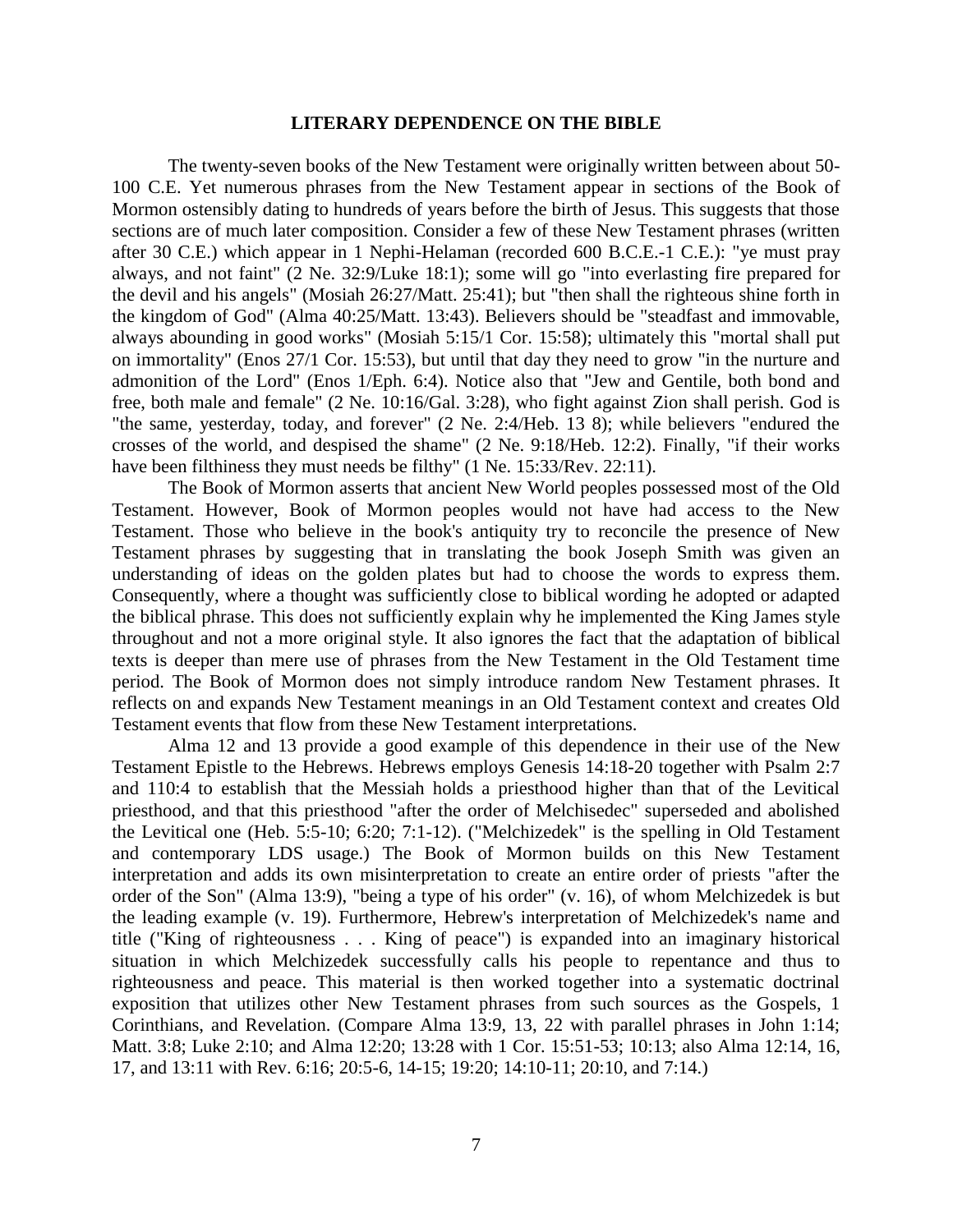The Book of Mormon's own theological statements, therefore, are drawn from, depend on, expand, and explain interpretations already present in the New Testament. In using New Testament interpretations and material as a basis for building such theological statements and exposition throughout the book, New Testament quotations become a part of the fabric of the Book of Mormon text and cannot be regarded as mere figures of speech employed in translating.

A second feature of the Book of Mormon's use of the Bible is how it presents prophecies about the New Testament time period. In 1 and 2 Nephi (600-545 B.C.E.) are prophecies of the coming of Jesus Christ. The prophecies in these two books use the language recorded in the New Testament, even the phasing of the King James Version. These events in the life and ministry of Jesus were recorded in the New Testament and written by the men then involved. Since the Book of Mormon did not appear until 1830, it is easy for the book to prophesy of events that had already occurred. Indeed, material in the Old Testament part of the Book of Mormon reads like a late Christian document, written after the New Testament was compiled.

Furthermore, the Book of Mormon preaches the "doctrine of Christ" nearly 600 years before Jesus initiated his ministry in Palestine. Notice the use of Christian terms and doctrine of "the Father, and of the Son, and of the Holy Ghost, which is one God" (2 Ne. 31:21) which comes from Matthew 28:19. This formula also occurs in Alma 11:44 (about 82 B.C.E.), but nowhere in the Hebrew Bible is anything of this type mentioned. The Book of Mormon throughout its Old Testament period material uses ideas and doctrines that come from the New Testament.

The Book of Mormon teaches that "many plain and precious things" were "taken away" from the Bible: "they have taken away from the gospel of the Lamb many parts which are plain and most precious" (1 Ne. 13:26, 28). The claim that writings were taken "from the gospel of the Lamb" is problematic. In fact, when one examines the New Testament manuscript material, which reaches back to the second century C.E., evidence that material was taken away is lacking.

There are, however, some places where material was added. One such example is Mark 16:9-20. This passage was probably added to Mark during the second century. Codex Sinaiticus and Codex Vaticanus, both written in the fourth century, along with a few other New Testament Greek manuscripts, do not contain this addition. Most New Testament scholars, after examining early manuscripts that contain Mark 16, find that the early writings of the church fathers support the view that verses 9-20 were originally not part of Mark.<sup>14</sup> Interestingly, passages in the King James Version of Mark 16:9-20 appear in three separate places in the Book of Mormon: 3 Nephi 11:33-34; Mormon 9:22-24 and Ether 4:18.

The Book of Mormon justifies this use of the Bible, and especially New Testament words and ideas, by suggesting that Christianity existed in Old Testament times: "Wherefore, I speak the same words unto one nation like unto another" (2 Ne. 29:8). Were these same words spoken to ancient Hebrew prophets? By examining Old Testament documents, we can see that the Book of Mormon has a gospel that was not taught and practiced in the Old Testament period. Rather, it was taught when Jesus and his apostles preached it as recorded only in the New Testament.

When Joseph Smith was in the process of dictating the religious text of the Book of Mormon, he would at times read longer passages from the Old Testament to his scribe. A close examination indicates that chapters from Old Testament books were incorporated into the Book of Mormon. In these places, Smith was dependent upon the Bible with the meaning essentially

<sup>14</sup> See, for example, George Eldon Ladd, *The New Testament and Criticism* (Grand Rapids, MI: Wm. B. Eerdmans, 1967), 72-74.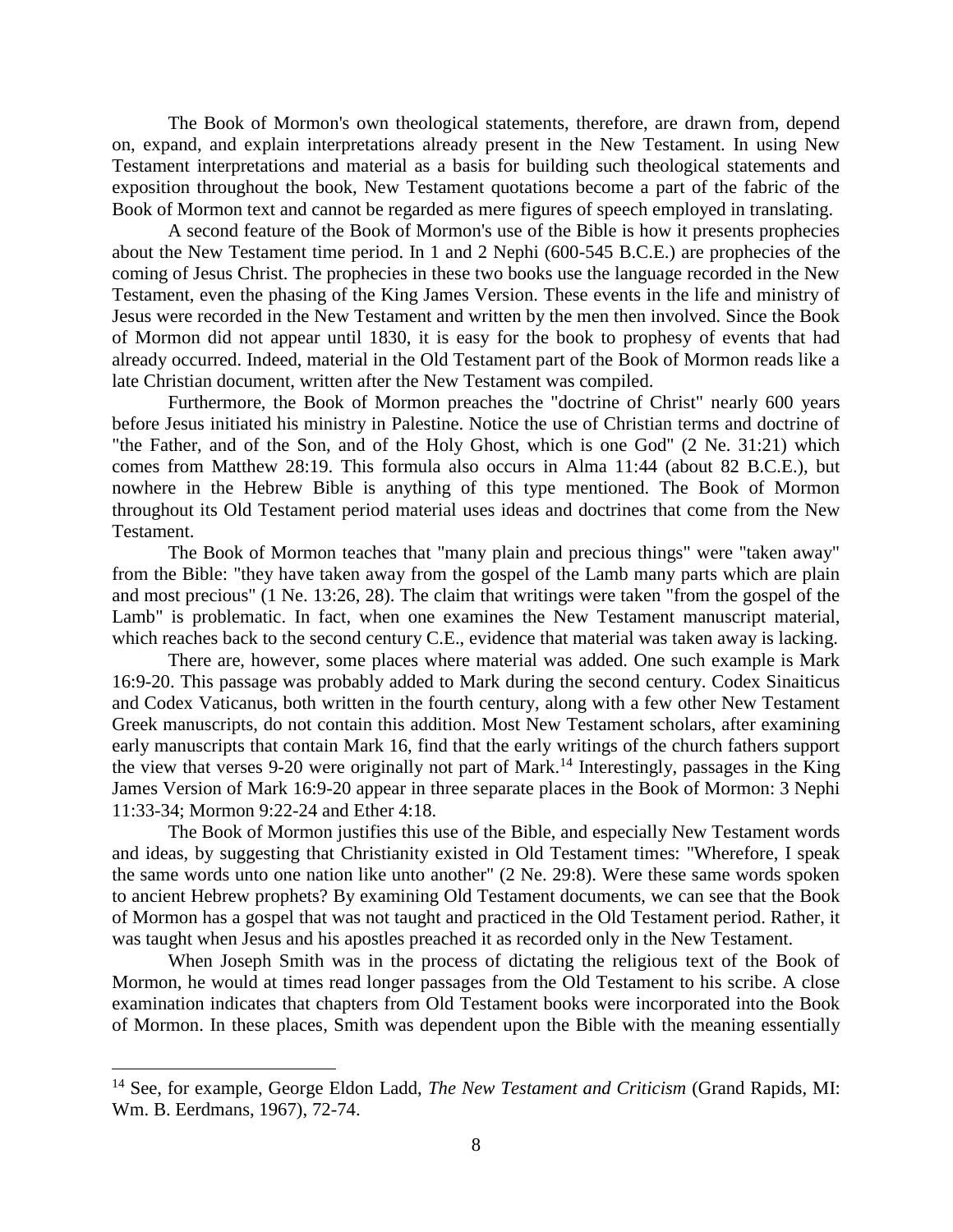the same. An exception is the verses from Isaiah 29 added to 2 Nephi—it was expanded to make it fit Martin Harris's visit with the learned Professor Charles Anthon. The following chart contains examples of passages used:

| <b>Book of Mormon</b> | Old Testament    |
|-----------------------|------------------|
| 1 Nephi 20-21         | Isaiah 48-49     |
| 2 Nephi 7             | Isaiah 50        |
| 2 Nephi 8:1-23        | Isaiah 51        |
| 2 Nephi 12-24         | Isaiah 2-14      |
| 2 Nephi 20:24-34      | Isaiah 10:24-34  |
| 2 Nephi 26:14-19      | Isaiah 29:3-5    |
| 2 Nephi 27:1-35       | Isaiah 29:6-24   |
| 2 Nephi 30:11-15      | Isaiah $11:5-9$  |
| Mosiah 12:21-24       | Isaiah 52:7-10   |
| Mosiah 13:12-24       | Exodus 20:4-17   |
| Mosiah 14             | Isaiah 53        |
| 3 Nephi 20:41-45      | Isaiah 52:11-15  |
| 3 Nephi 21:12-18, 21  | Micah 5:8-14, 15 |
| 3 Nephi 22            | Isaiah 54        |
| 3 Nephi 24-25         | Malachi 3-4      |
|                       |                  |

 $\overline{\phantom{a}}$ 

The majority of the chapters originate from the book of Isaiah. Since the printing of the 1830 edition of the Book of Mormon an earlier Hebrew text of Isaiah was discovered in 1947. Fragments and a large scroll of Isaiah (1QIsa<sup>a</sup>; copied circa 125 B.C.E.) were found in the Judean Desert caves near the Dead Sea and are part of the Dead Sea Scrolls. The variants in these manuscripts help clarify the textual tradition when they were made. A basic comparison with the Isaiah in the Book of Mormon indicates that the King James Bible became the standard text when dictating the above texts for the Book of Mormon.<sup>15</sup>

The Book of Mormon is part modern and part ancient, the ancient part coming from the Bible itself. Many familiar themes that are pre-Christian and contained in the earlier portion of the Book of Mormon are found in the Old Testament. Book of Mormon writers reportedly possessed these writings, and it would be natural for Israelite ideas to be in a book of Semitic origin. $16$ 

<sup>&</sup>lt;sup>15</sup> See David P. Wright, "Joseph Smith's Interpretation of Isaiah in the Book of Mormon," *Dialogue: A Journal of Mormon Though*t 31 (Winter 1998):181-206. See also *Scrolls from Qumrân Cave I: The Great Isaiah Scroll, The Order of the Community, The Pesher to Habakkuk,* From photographs by John C. Trever (Jerusalem: The Albright Institute of Archaeological Research and the Shrine of the Book, 1972); and Martin Abegg Jr., Peter Flint, and Eugene Ulrich, translated and with commentary, *The Dead Sea Scrolls Bible: The Oldest Known Bible Translated for the First Time into English* (New York: HarperSanFrancisco, 1999).

<sup>&</sup>lt;sup>16</sup> For a theory that the Book of Mormon is part ancient and part modern with expansive commentary by Joseph Smith see Blake T. Ostler, "The Book of Mormon as a Modern Expansion of an Ancient Source," *Dialogue: A Journal of Mormon Thought* 20 (Spring 1987):66-123. This article contains numerous references to material in the Book of Mormon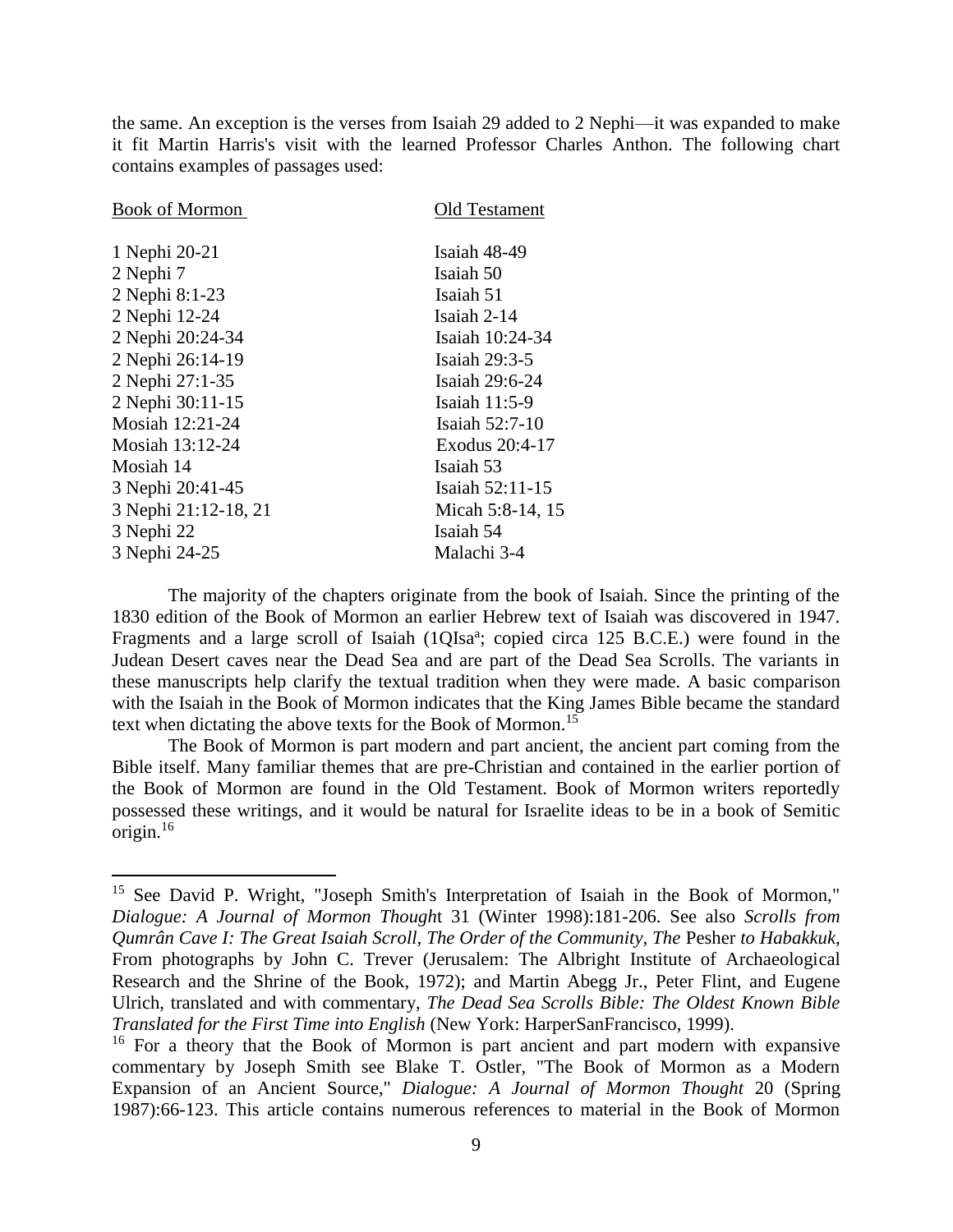During the ministry of Jesus in Palestine, his disciples did not understand much of what he said to them. After his resurrection, they began to know what he meant, and a few wrote down accounts as they remembered them. A passage from John 12:16 emphasizes: "These things understood not his disciples at the first: but when Jesus was glorified, then remembered they that these things were written of him, and that they had done these things unto him" (see also Mark 9:32; Luke 9:45, 18:34).

By contrast, the Book of Mormon states that Nephite prophets already understood Jesus's mission, including the date of his birth, the name of his mother, and his baptism, death, resurrection, and miracles. In relating these events, it uses later knowledge (written and recorded in the New Testament) and retroactively places them in a historical situation that predates Jesus's birth. These anachronisms mark the Book of Mormon as a work produced after Jesus was resurrected and the Christian church established.

The central book in the Book of Mormon is the book of Third Nephi.<sup>17</sup> It is represented as having been recorded upon plates of gold and abridged by the hand of a historian named Mormon. This book purports to give an account of Jesus Christ appearing in ancient America soon after His resurrection. This section will demonstrate that many passages from the New Testament were used for the Third Nephi account. What is being examined is the authenticity of the record of Third Nephi (i.e., its ancient character) and not the expression of Christ-like teaching.<sup>18</sup>

This reported visit is the climatic and central story in the Book of Mormon. Just prior to that supposed visitation, Third Nephi depicts vast destruction occurring on the American continent over a period of three hours, simultaneous with Jesus's crucifixion (3 Ne. 8:19). Following this, thick darkness came upon the face of the land for the space of three days. The surviving American inhabitants heard a voice speaking words that in part were derived directly from the King James New Testament, and which are found exclusively in the Gospel of John.

Behold, I am Jesus Christ the Son of God. ... *I am in the Father, and the Father in me* ... I *came unto* my *own*, *and* my *own received* me *not*. ... And *as many as* have *received* me, *to them* have I given to *become the sons of God* . . . as many as shall *believe on* my *name* ... in me is the law of Moses fulfilled (3 Ne. 9:15-17; italics added for similar words in John for parallel passages in this discussion; John 14:11, 1:11-12).

which has a close relationship to the biblical text. Ostler states, "The presence of the KJV [King James Version] in the book is, it seems to me, indisputable" (102).

<sup>&</sup>lt;sup>17</sup> This book was first named "III Nephi" in the 1879 Salt Lake edition.

 $18$  The question of the wording of the Sermon on the Mount as recorded in Third Nephi is explored in Stan Larson, "The Historicity of the Matthean Sermon on the Mount in 3 Nephi," in Brent Lee Metcalfe, ed., *New Approaches to the Book of Mormon: Explorations in Critical Methodology* (Salt Lake City: Signature Books, 1993), 115-63. For the Third Nephi account, Nephi supposedly recorded the text soon after the reported visit of Jesus, and this record was later abridged by Mormon, after whom the Book of Mormon is named (see 3 Ne. 16:4, 23:4, 26:7, 11). See Ronald V. Huggins, "Did the Author of 3 Nephi Know the Gospel of Matthew?" *Dialogue: A Journal of Mormon Thought* 30 (Fall 1997):137-48.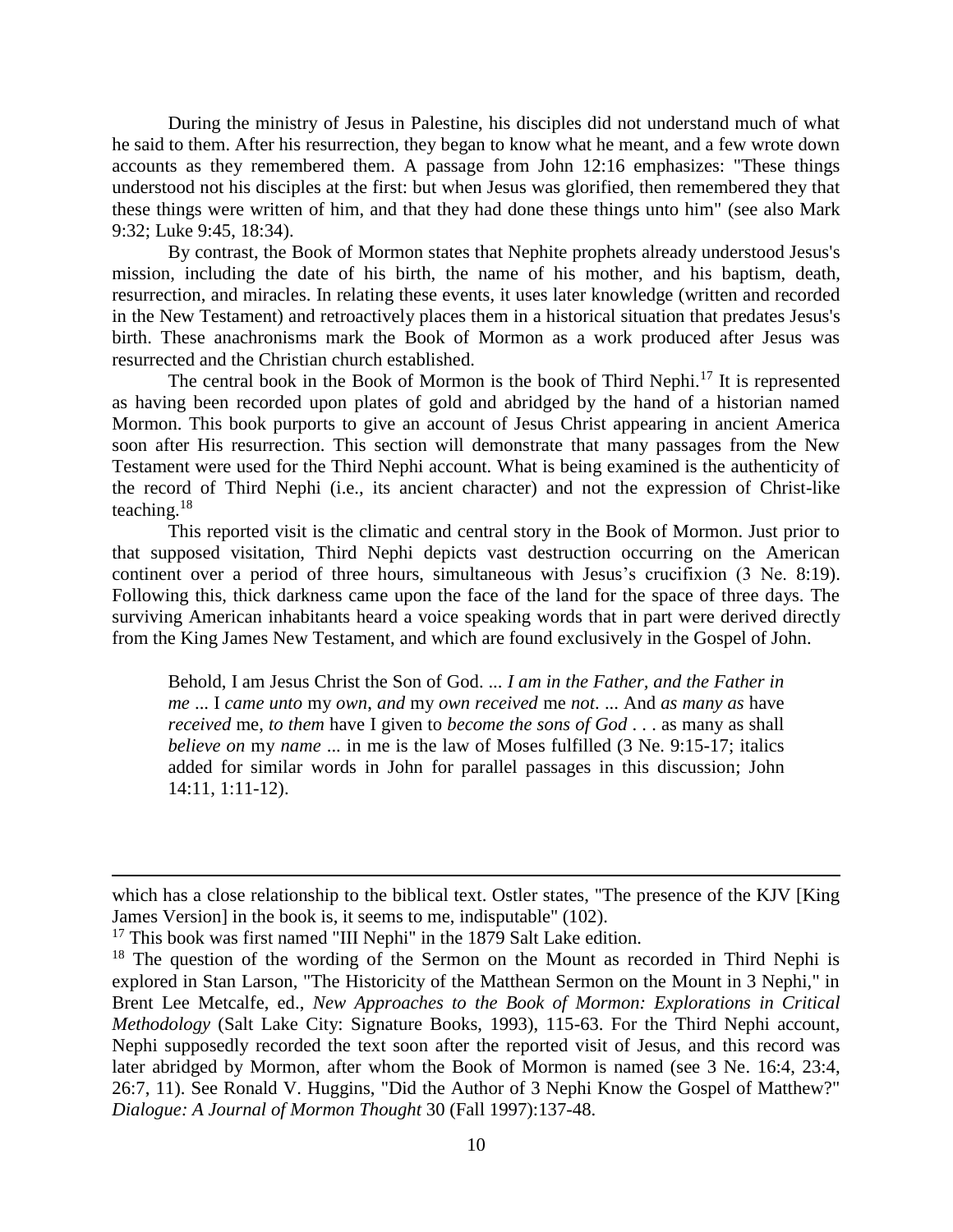Most of these words attributed to Jesus in this Third Nephi passage are found in John's Gospel, and they are actually John's words rather than the words spoken by Jesus himself. The account in Third Nephi has them spoken in America long before John penned them in the Old World circa 90 C.E. The voice continued with further words from John's Gospel as well as from the Book of Revelation.

I am the light and the life of the world (3 Ne. 9:18; John 8:12). I am Alpha and Omega, the beginning and the end (3 Ne. 9:19; Rev. 21:6, 22:13).

*Alpha* and *Omega* are the first and last letters of the Greek alphabet. Third Nephi opens with this Johannine-derived material and depicts the purported post-resurrection visit of Christ to the Israelites of America. The account reports that a voice "as if it came out of heaven" (11:3) was soon heard in "the land Bountiful" (11:1). The voice echoed the words that opened Jesus's ministry in Palestine: "Behold *my Beloved Son, in whom I am well pleased*, in whom I have glorified my name—hear ye him" (11:7, italics added for parallelisms; cf. Matt. 3:17; Mark 1:11; Luke 3:22; see also Matt.  $17:5$ .<sup>19</sup>

The Gospel according to John records a time after Christ's resurrection when Thomas, one of Jesus's twelve apostles, expressed unbelief and wished to thrust his hand into the wounded side of the resurrected Jesus to verify the resurrection. Jesus then appeared to the apostles with Thomas present and told him, "reach hither thy hand, and thrust it into my side." Thomas, now convinced, answered "My Lord and my God" (John 20:24-29). Third Nephi expands upon this event from John's Gospel, reporting that some twenty-five hundred people (3 Ne. 17:25) filed by "one by one" and touched the crucifixion wounds of Jesus's side, hands, and feet, and exclaimed, "Hosanna! Blessed be the name of the Most High God!" (3 Ne. 11:17; see also 19:18).

Jesus gave power to baptize to the twelve disciples whom he commissioned on that day. Because Third Nephi presents Jesus as commanding that there should be no more disputations among the people, a baptismal prayer was given which reflects the words of Matthew's gospel: "Having authority given me of Jesus Christ, I baptize you *in the name of the Father, and of the Son, and of the Holy Ghost*. Amen" (11:25, emphasis added; compare Matt. 28:19). After clarifying that such baptism should be by immersion ("And then shall ye immerse them in the water, and come forth again out of the water," 11:26), Jesus again utters the words of John 14:11: "I am in the Father, and the Father in me" (11:27).

The doctrines that are reported to have been taught by Jesus to his twelve disciples in the New World are couched in the language of the New Testament, which had not as yet been written. They include the following:

1. Jesus "commandeth all men, everywhere, to repent" (11:32; compare Acts 17:30).

2. Repent and believe in Jesus, "And whoso believeth in me, and is baptized, the same shall be saved; ... And whoso believeth not in me, and is not baptized, shall be damned" (11:33-34; compare Mark 16:16). Here Third Nephi uses words from

<sup>&</sup>lt;sup>19</sup> Other ideas from the New Testament appear earlier in Third Nephi, such as the "star" in the heavens (3 Ne. 1:21), which was a sign of the birth of Christ (Hel. 14:5) to the people in the New World (see Matt. 2:2, 7, 9-10). And the day before Jesus was born it was claimed that Jesus said, "I come unto my own" (3 Ne. 1:14; cf. John 1:11).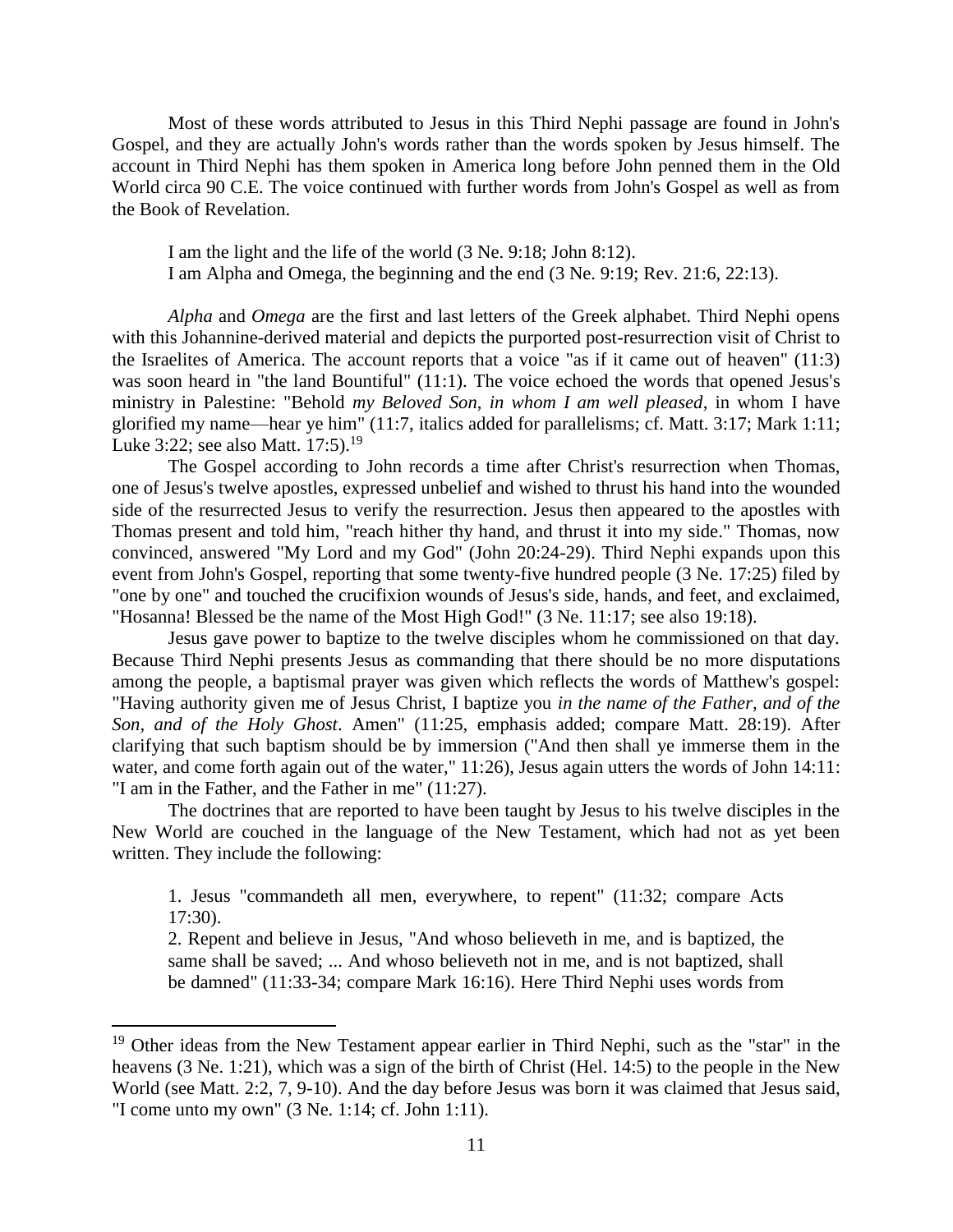the ending of Mark that according to scholarly consensus, do not belong in the original biblical text.

3. Whoever believes in Jesus believes in the Father and he will be visited "with fire and with the Holy Ghost" (11:35; compare Matt. 3:11; Luke 3:16).

4. Jesus declares: "The Father, and I, and the Holy Ghost are one" (11:36, 27; compare John 10:30).

5. A person must "become as a little child, or ye can in nowise inherit the kingdom of God" (11:38; compare Luke 18:16-17; Mark 10:14-15; Matt. 18:3; 19:14).

In reporting the words of Jesus's commissioning of the disciples, the Book of Mormon again draws upon the wording of the as-yet-unwritten New Testament:

Verily, verily, I say unto you, that this is *my doctrine*, and whoso buildeth upon this buildeth *upon* my *rock*, and *the gates of hell shall not prevail against* them. And whoso shall declare more or less than this, and establish it for *my doctrine*, the same cometh of evil, and is not built *upon* my *rock*; but he buildeth upon a sandy foundation, and *the gates of hell* stand open to receive such when *the floods* come *and the winds beat upon* them (11:39-40, emphasis added; compare John 7:16-17; Matt. 7:24-27; 16:18; parallel text in Luke 6:47-49).

Jesus, after promising the multitude that he would baptize them "with fire and with the Holy Ghost" (12:1) says to the twelve disciples:

Yea, blessed are they who shall believe in your words, and come down into the depths of humility and be *baptized*, for they shall be visited *with fire* and *with the Holy Ghost*, and shall receive a *remission of* their *sins* (12:2, emphasis added; compare Matt. 3:11; Luke 3:16; Acts 2:38).

The Third Nephi text next moves to an even heavier dependence upon the New Testament material, attributing to Jesus a retelling of the discourse known as "The Sermon on the Mount" (as recorded in the Gospel according to Matthew). However, these words, which in Matthew belong in a pre-resurrection Jewish/Palestinian setting, are cast into a post-resurrection Nephite context in which the Law of Moses is considered already fulfilled. The sermon in Third Nephi has textual material in it (starting with Matt. 5:3) which makes sense if Jesus is speaking to first-century Jewish religious leaders in Palestine but which is incongruous when directed to a people who have a different culture and speak another language. Nevertheless, the material is presented with the same concepts and vocabulary as recorded in Matthew. Only the most obvious disparities were eliminated from the Third Nephi text, such as the deletion of the reference in Matthew 5:20 (3 Ne. 12:20) concerning scribes and Pharisees.<sup>20</sup> The time frame has

<sup>&</sup>lt;sup>20</sup> The Sermon on the Mount as recorded in the Gospel of Matthew was used in Third Nephi to document the teachings reportedly spoken by Jesus in America. See Richard P. Howard, *Restoration Scriptures: A Study of Their Textual Development* (Independence, MO: Herald House, 1969), 98; (2nd edition, 1995), 84. Krister Stendahl's analysis of "The Sermon on the Mount and Third Nephi" published in Truman G. Madsen, ed., *Reflections on Mormonism:*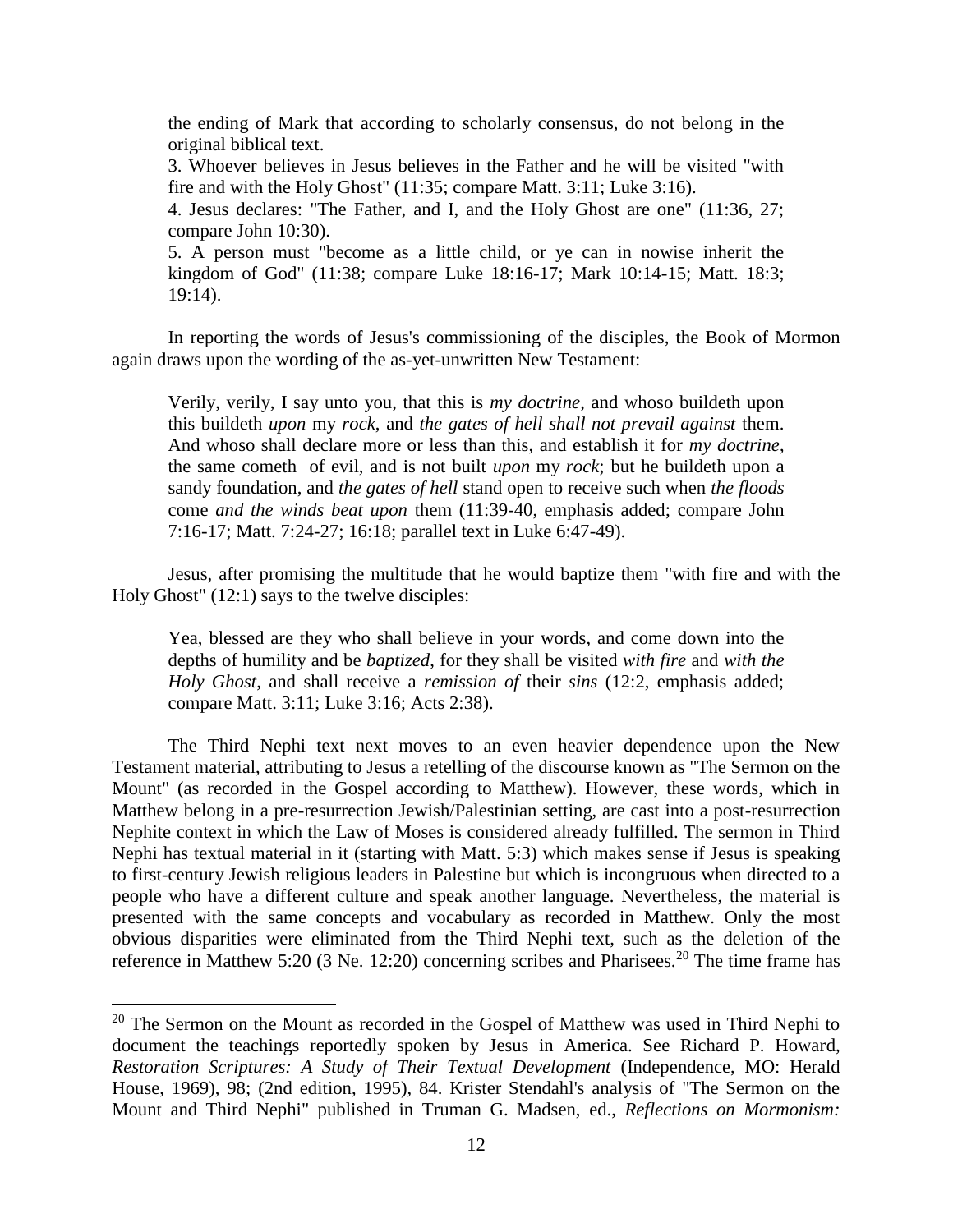also been altered to make the material fit into the period after the resurrection of Jesus. Otherwise the text of Matthew has remained mostly unchanged.

In keeping with this shift, Third Nephi presents Jesus as adding: "the law is fulfilled," "come unto me and be ye saved," and "except ye shall keep my commandments ... ye shall in no case enter into the kingdom of heaven" (12:19-20). To the text of Matthew 5:21, "Ye have heard that it was said by them of old time," is added "and it is also written before you" (12:21). The added words shift the meaning of Jesus's words away from the original sense they have in Matthew's gospel.

The next verse presents a similar problem of making words that have a distinctive Palestinian setting have any significant meaning to New World people. That verse, taken almost verbatim from the King James Version of Matthew except for the deletion of the words "without a cause," reads:

But I say unto you, that whosoever is angry with his brother shall be in danger of his judgment. And whosoever shall say to his brother, Raca, shall be in danger of the council; and whosoever shall say, Thou fool, shall be in danger of hell fire. (3 Ne. 12:22)

The use of the Aramaic word Raca (rêqa' or rêqâ), a term of opprobrium, would be meaningless to New World people who are depicted as speaking either Hebrew or reformed Egyptian. A further disparity lies in the phrase "shall be in danger of the council." In the Gospel account the reference is to the Jewish governing body, the Sanhedrin, but has no apparent point of reference in a New World context.

Finally, it is significant that the three words deleted from this verse in Third Nephi ("without a cause") are the same words that the commentaries of Joseph Smith's day had noted were lacking in some early Greek manuscripts. The questionable status of this phrase was therefore well known before work on the Book of Mormon had begun and may have influenced its deletion.<sup>21</sup> It is also possible that the deletion of the three words may have occurred since people normally would be angry with a cause.

 $\overline{\phantom{a}}$ 

 $21$  In the commentary on Matthew by Adam Clarke, published as early as 1818 (1825 edition used), comes the following regarding the words "without a cause" in Matt. 5:22: "without a cause, is wanting in the famous Vatican MS. and two others, the Ethiopic, latter Arabic, Saxon, Vulgate, two copies of the old Itala, J. Martyr, Ptolomeus, Origen, Tertullian, and by all the ancient copies quoted by St. Jerom[e]. It was probably a marginal gloss originally, which in process of time crept into the text." *Clarke's Commentary* 1:71. The phrase is also deleted in Joseph Smith's revision of Matthew in 1831. See New Testament MS 1, p. 10, CCLA, in *The Holy Scriptures* (Independence, MO: Herald Publishing House, 1991), published by the Reorganized Church of Jesus Christ of Latter Day Saints (now Community of Christ), Matthew 5:24. This revision is referred to variously as the Inspired Version (IV) and the Joseph Smith Translation (cited hereafter as JST).

*Judaeo-Christian Parallels* (Provo, Utah: Religious Studies Center, Brigham Young University, 1978), 139-54, argues that the Book of Mormon text of the Sermon on the Mount is not a genuine translation from an ancient language but is Joseph Smith's nineteenth-century targumic expansion of the English King James text. Stendahl's study has been reprinted in Stendahl, *Meanings: The Bible as Document and as Guide* (Philadelphia: Fortress Press, 1984), 99-113.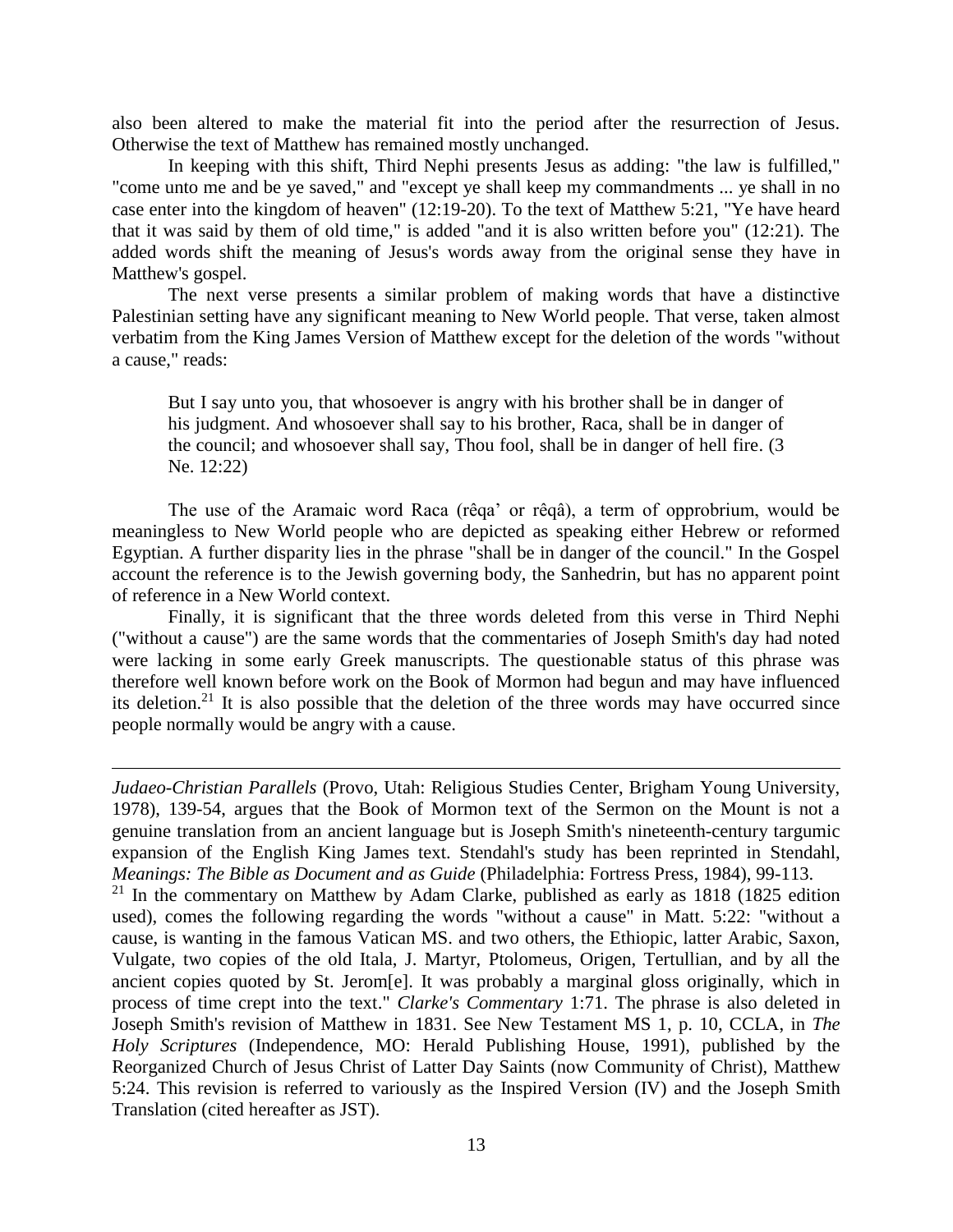The words of Matthew 5:27, "Ye have heard that it was said by them of old time, Thou shalt not commit adultery," is rendered in Third Nephi as "Behold, it is written by them of old time, that thou shalt not commit adultery" (12:27). The oldest Greek text of Matthew does not contain the words "by them of old time." New Testament papyrus fragment number 64, which includes this portion of the Sermon on the Mount and is dated about 200 C.E., contains no such words. Including these words in Third Nephi shows its dependence on the rendering of this text in the King James Bible rather than being an independent testament of Jesus Christ.<sup>22</sup>

The deletion of "neither by Jerusalem; for it is the city of the great King" from the following text removes it from its New Testament setting. This change suggests an effort to make the Gospel text appear appropriate for a New World context.

But I say unto you, Swear not at all; neither by heaven; for it is God's throne: Nor by the earth; for it is his footstool: neither by Jerusalem; for it is the city of the great King. (Matt. 5:34-35)

The revised text reads:

 $\overline{\phantom{a}}$ 

But verily, verily, I say unto you, swear not at all; neither by heaven, for it is God's throne; Nor by the earth, for it is his footstool. (3 Ne. 12:34-25)

For Third Nephi to have included the reference in Matthew 5:35 to Jerusalem, "the city of the great King" (wording derived apparently from Ps. 48:2), would have revealed the Old World setting of the passage.<sup>23</sup> After these departures from Matthew, the text in Third Nephi closely follows Matthew's wording in 5:39-42, 44, with but a few words different (compare 3 Ne. 12:39- 42, 44). There is an omission of the words "and sendeth rain on the just and on the unjust" in verse 45, while Paul's words from 2 Corinthians, "Old things are done away, and all things have become new" are placed on Jesus's lips (12:47; compare 2 Cor. 5:17).

The main body of this material in Third Nephi is derived directly from the Gospel of Matthew, since parallel texts in Mark or Luke are ignored for Matthew's wording. While it is true that, except for the words "should be cast into hell" (12:30), Matthew 5:29-30 is omitted from the Third Nephi account without any obvious reason, nevertheless the sequence found in Matthew is closely followed. These teachings of Jesus are found in the Gospels of Mark and Luke but are scattered throughout the narratives rather than grouped topically as Matthew records them. Several textual problems contained in this chapter makes these words out of place in a New World setting. $24$ 

 $^{22}$  In the manuscript of Joseph Smith's revision, New Testament MS 1, p. 10, the words "them of old time" were written and then crossed out in the manuscript and the text as printed in 3 Nephi 12:27 is written out. The Book of Mormon follows the King James Version and in his revision of the New Testament Joseph Smith used both the KJV and Third Nephi.

 $23$  In 3 Nephi 12:23 the wording in Matthew 5:23 about bringing "thy gift to the altar" was also removed from the text of Matthew when placed in the Third Nephi record, possibly also to eliminate any Palestinian context.

 $^{24}$  As has been stated, many of the changes made in Third Nephi from the King James Matthew are also retained by Joseph Smith when he produced his Bible revision. The following verses in both texts are basically the same: 3 Nephi 12:3-13; compare with Matthew 5:5-15 (JST). When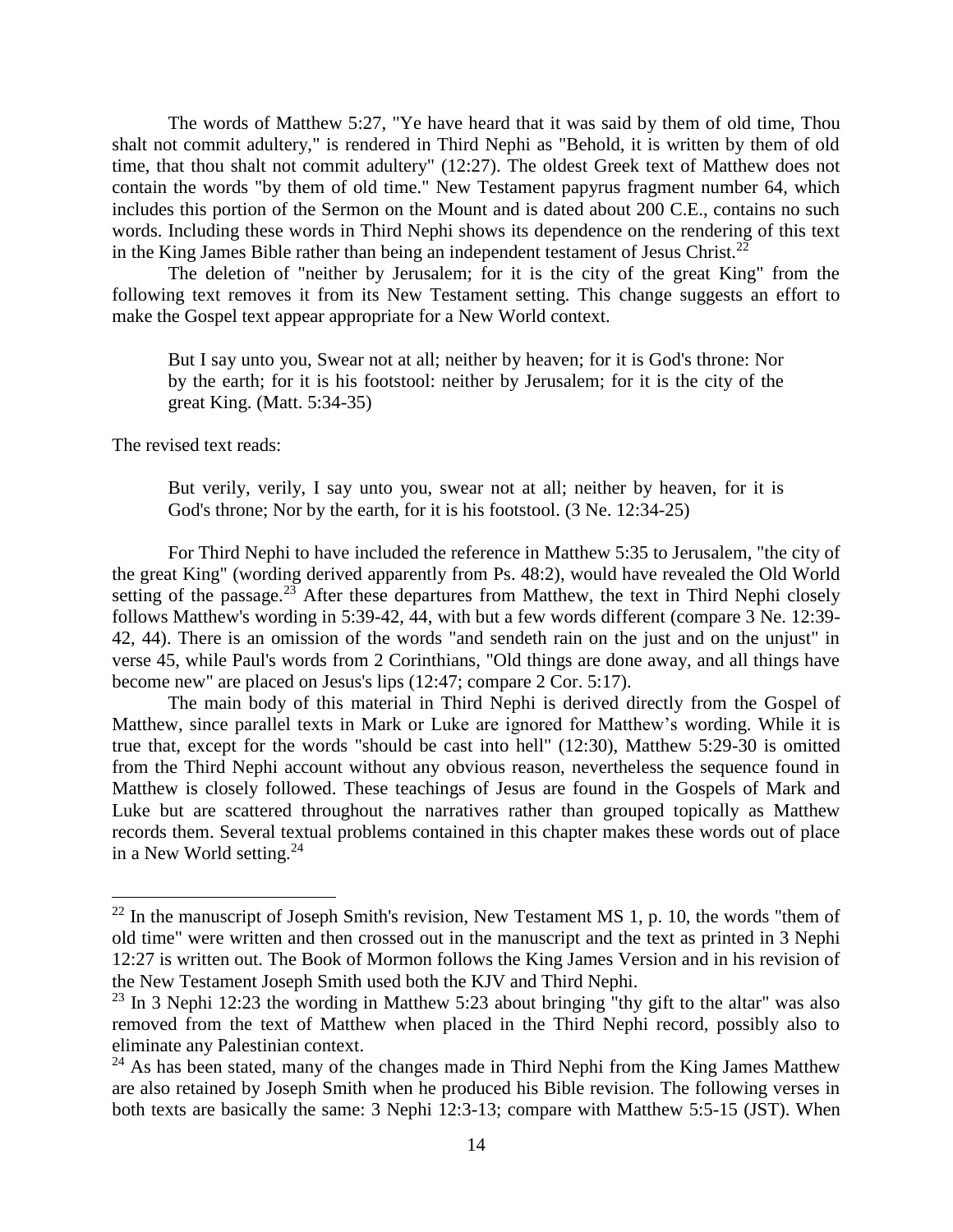Third Nephi 13 continues the presentation of the Sermon on the Mount taken from Matthew 6 but places it on the lips of Jesus as his teaching to the Nephites. This chapter is copied into Third Nephi with very few textual differences from its printing in the King James Bible. Compare the following: 3 Nephi 13:3-9 with Matthew 6:3-9; 3 Nephi 13:11-24 with Matthew 6:12-24; 3 Nephi 13:25(part)-29 with Matthew 6:25-29 and 3 Nephi 13:33 with Matthew 6:33.

In this section, the familiar version of what is known as "The Lord's Prayer" is quoted from Matthew with two phrases deleted in the Third Nephi version. The phrases omitted are (1) "Thy kingdom come" (Matt. 6:10), and (2) "Give us this day our daily bread" (Matt. 6:11). The first phrase is also found in Luke 11:2 and the second phrase appears as "Give us day by day our daily bread" in Luke 11:3. It is not apparent on the surface just why these phrases were omitted since Joseph Smith later included them in his Bible revision.<sup>25</sup>

While the deletion of the two phrases may have no significance, it is of great importance to note that the closing of Matthew 6:13 (King James Version) – "For thine is the kingdom, and the power, and the glory, for ever. Amen"—is included in the Third Nephi text. This closing is widely recognized as an addition to the Matthean text, since the doxology is missing from the most reliable Greek manuscripts, such as the Codex Sinaiticus and Codex Vaticanus (both transcribed during the fourth century). Other manuscripts of Matthew give a variant form of doxology, indicating that this ending was an addition to the Lord's Prayer. Biblical scholars have concluded that the evidence indicates that the doxology became attached to the Matthean text from a liturgical use of the prayer in the early worship services of the Christian churches.<sup>26</sup> Various endings were added to the Lord's Prayer perhaps as early as the second century, and even where the doxology occurs it does so with several variations. It was not until the fourth century that this doxology became fixed and standard in manuscripts of Matthew.<sup>27</sup>

Since this doxology was added to some New Testament manuscripts in the Old World in the fourth century, it is highly improbable that this identical wording was spoken by Christ in America shortly after His resurrection. A more plausible explanation is that Joseph Smith copied these words from the King James Bible, in ignorance of the textual history, rather than having been spoken by Jesus in the New World. This then would be but another example of the late textual material anachronistically placed into an earlier time-frame in Third Nephi.

One Latter-day Saint scholar has attempted to account for the obvious borrowing of the Third Nephi sermon from the Sermon on the Mount in Matthew:

We recognize the fact that no two independent translators would be likely to translate a large portion of the Sermon word for word the same. That Joseph

material was added which was not in the Matthew account to the Third Nephi version, these words were used in the Bible revision. See for example: 3 Nephi 12:2 with Matthew 5:4 (JST) and 3 Nephi 12:29-30 with Matthew 5:31 (JST).

 $25$  The omission of the first phrase cannot be attributed to the theological terminology implied in "Thy kingdom come" for the exhortation of Jesus "But seek ye first the kingdom of God" (Matt. 6:33; compare Luke 12:31) is found in 3 Nephi 13:33.

<sup>26</sup> See Alfred Plummer, *An Exegetical Commentary on the Gospel According to S. Matthew* (Grand Rapids, MI: Wm. B. Eerdmans, 1956), 103.

<sup>&</sup>lt;sup>27</sup> In Joseph Smith's revision for the parallel text of the Lord's prayer recorded in Luke 11:4 (JST) he added (after "but deliver us from evil") a part of the doxology added to Matthew—namely, "for thine is the kingdom and power. Amen."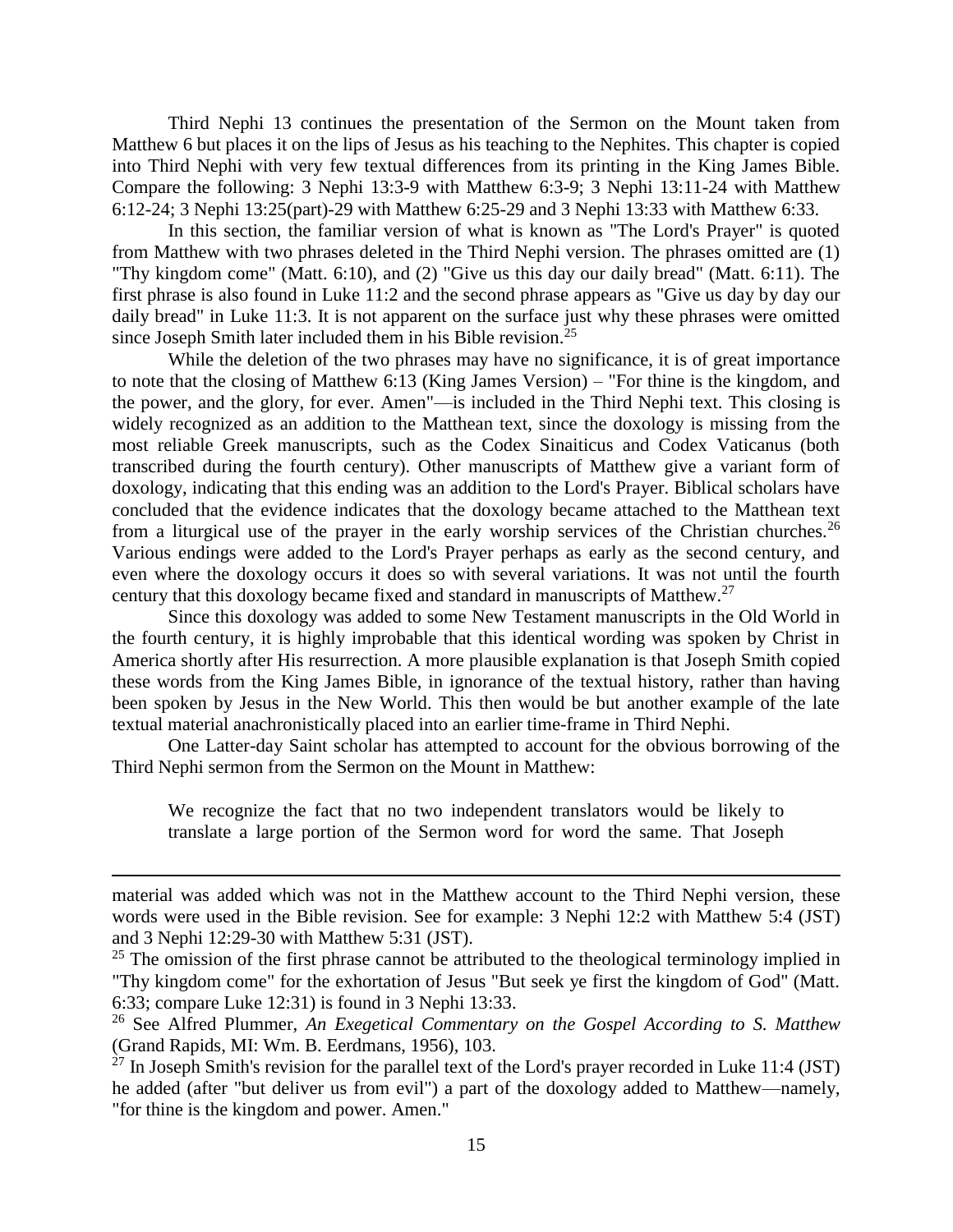Smith used the King James version when he came to familiar scripture on the Gold Plates we shall not deny. As long as the Sermon in the familiar rendering of Matthew 5-7 agreed substantially with the Nephite version the prophet used it word for word; otherwise he corrected it to conform with the text before him on the metal plates. In this respect Joseph Smith did only what many translators would have done. $28$ 

However, this suggestion that the likeness of the text in Third Nephi was because the King James rendering of Matthew was used when it "agreed substantially with the Nephite version" will not stand. There is no evidence to support including this late fourth-century doxology in the Third Nephi. To hold such a conclusion would mean that Jesus taught to the first-century Nephites a doxology that would incorrectly be added in the fourth century to his words in Matthew.

In chapter 14 of Third Nephi the text again follows almost verbatim what is found in the Sermon on the Mount as recorded in the Gospel of Matthew. Matthew 7:1-17 is here quoted from the King James New Testament (some of which had been previously paraphrased by Jesus in Third Nephi).

If there is still doubt that the author of Third Nephi has borrowed the text of the Matthean Sermon on the Mount, it should be dispelled when even words clearly composed by Matthew, and not attributable to Jesus, are brought over into the Third Nephi account. The Third Nephi text follows Matthew so closely that it even borrows Matthew's transitional phrase: "And it came to pass, when Jesus had ended these sayings" (Matt. 7:28; compare 3 Ne. 15:1). The Third Nephi text claims to have been written long before Matthew composed his account. The Third Nephi writings clearly are based upon a text written years after Jesus's resurrection.

Chapter 15 of Third Nephi presents Jesus as acknowledging that he was teaching the same material he had taught in Palestine, for it reports him saying, "Behold, ye have heard the things which I taught before I ascended to my Father" (15:1). However, the text understandably does not mention that this material was derived from the Gospel of Matthew before Matthew had ever recorded it.

The Gospel of Matthew was not the only source for the words of Jesus in Third Nephi. Jesus opens chapter 15 explaining in Paul's words from 2 Corinthians that "old things had passed away, and that all things had become new," (a statement borrowed from 2 Corinthians 5:17; compare 3 Nephi 12:47). He adds, "The law which was given unto Moses hath an end in me. Behold I am the law, and the light" (15:8-9). Next, Jesus tells the twelve American disciples that they are to be a light to these American Israelites "who are a remnant of the house of Joseph" (15:12), that America is to be the land of their inheritance (v. 13) and that their Jewish brothers at Jerusalem do not know of their existence (v. 14).

Furthermore, Jesus declares that he has not made known to the Jews in the Holy Land the existence of "the other tribes of the house of Israel, whom the Father hath led away out of the

<sup>28</sup> Sidney B. Sperry, *Answers to Book of Mormon Questions* (Salt Lake City: Bookcraft, 1967), 112. The evidence does indicate that the sermons in Third Nephi are in part based upon the KJV New Testament. For a view of one who maintains that the King James Version was not used, see John W. Welch in *The Sermon at the Temple and the Sermon on the Mount* (Salt Lake City: Deseret Book and Provo, UT: Foundation for Ancient Research and Mormon Studies, 1990), 148-63.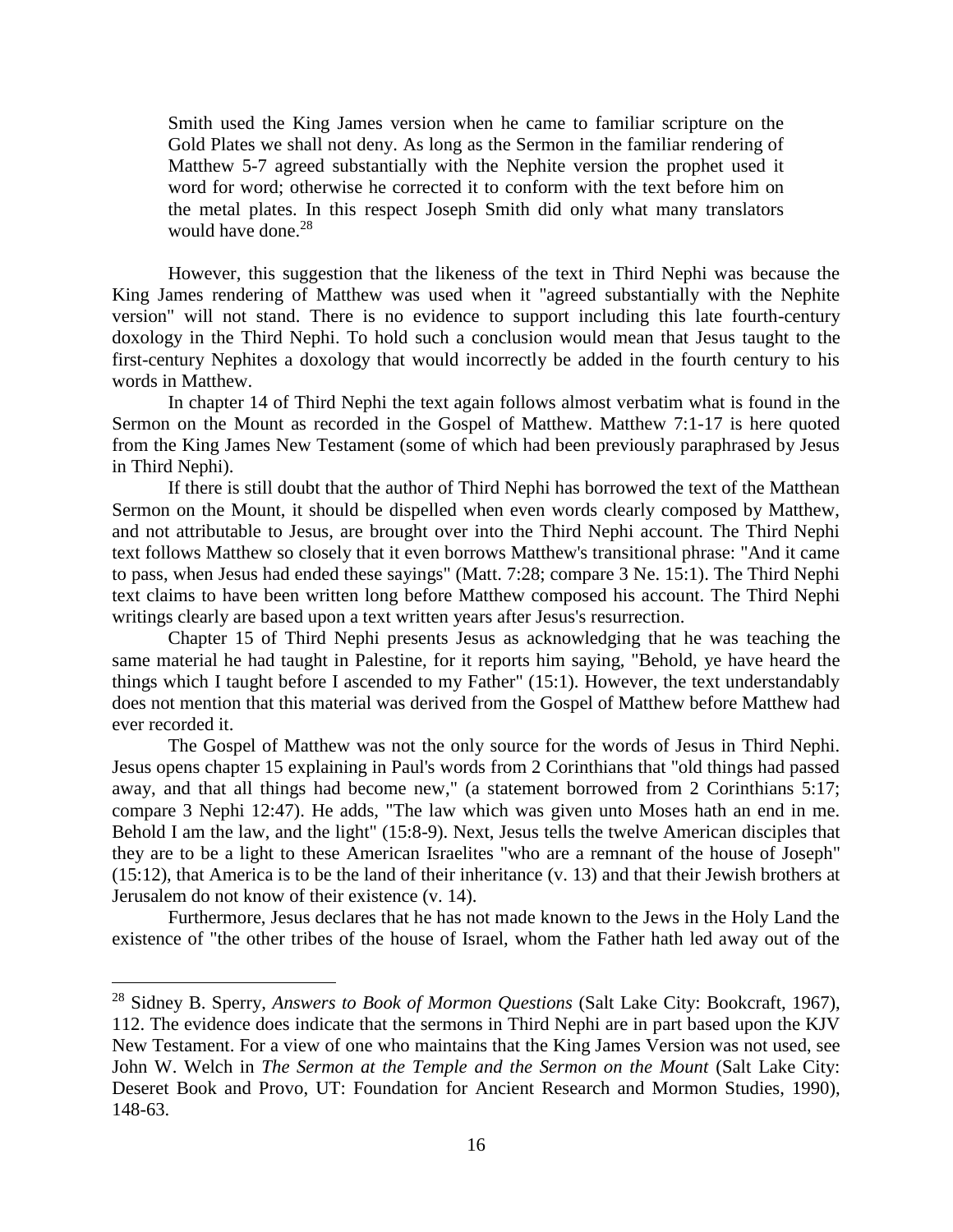land" of Palestine (v. 15). Thus all ten tribes, including the segment descended from Joseph through Manasseh and Lehi (the original leader of the American colony, Alma 10:3), are depicted as completely lost and unknown to the Jews of Jesus' day.

At this point the Gospel of John provided another fruitful source for the words and prayers that are written in Third Nephi. Jesus is represented as uttering words found in John's Gospel:

That other sheep I have which are not of this fold; them also I must bring, and they shall hear my voice; and there shall be one fold, and one shepherd (15:17; also 15:21; compare with John 10:16).

The Third Nephi passage depends upon the King James Version of John. Third Nephi proceeds to give its own unique explanation of what Jesus meant by "other sheep," namely the Nephites and the lost tribes. It has Jesus saying that he hinted of the continued existence of this lost group of Israelites by telling the Jews in Palestine that he had "other sheep ... which are not of this fold," but the Jews thought he meant the Gentiles (vv. 21-22). However, he explains that the Gentiles will never personally "hear my voice" but will learn of Christ only "by the Holy Ghost" (v. 23). Rather than referring to the Israelites of America, this verse does not refer to any specific group other than non-Jews or Gentiles.

In the next chapter (chapter 16), Jesus adds that he is leaving to visit these "other sheep, which are not of this land [America], neither of the land of Jerusalem" so they may hear his voice, be numbered among his sheep and thus produce "one fold and one shepherd" (vv. 1-3). These American Israelites are told that they are to record this information Jesus has shared with them just in case the Jews fail to inquire by the Holy Ghost about their existence and the existence of "the other tribes whom they know not of" (v. 4).

The knowledge given here is supposedly important since the Gentiles will later use it to reach the remnant of the American Hebrews who have been scattered over the continent because of their unbelief. Through this effort and knowledge, they may "be brought in, or may be brought to a knowledge of me, their Redeemer" (v. 4). However, the Gentiles themselves should beware, or they will face rejection by God after they have scattered and mistreated these descendants of Israel so they have "become a hiss and a byword among them." If they fall into all kinds of sins and reject "the fulness of my gospel" (contained in the Book of Mormon), then the Lord will take that fulness from them and bring it to the house of Israel (Native Americans) and the Gentiles will no longer have power over them (vv. 6-12). However, if the Gentiles repent, they will be numbered among the house of Israel. But if they remain stubborn, then the Native Americans will "tread them down," for "this land" (America) is divinely marked to be the inheritance of these sons of Israel (verses 13-16).

After expounding this unique eschatological interpretation of John 10:16, Jesus's discourse continues to incorporate phrases from John's Gospel. In chapter 17, Jesus declares that he would "go unto the Father" (compare John 14:28) and also show himself "unto the lost tribes of Israel" (v. 4). The multitude "did look steadfastly upon him as if they would ask him to tarry a little longer with them" (v. 5). Then "the multitude, with one accord, did go forth with their sick and their afflicted, and their lame, and with their blind, and with their dumb, and with all them that were afflicted in any manner; and he did heal them every one as they were brought forth unto him" (v. 9). They did "bow down at his feet, and did worship him [Jesus]; and as many as could come for the multitude did kiss his feet, insomuch that they did bathe his feet with their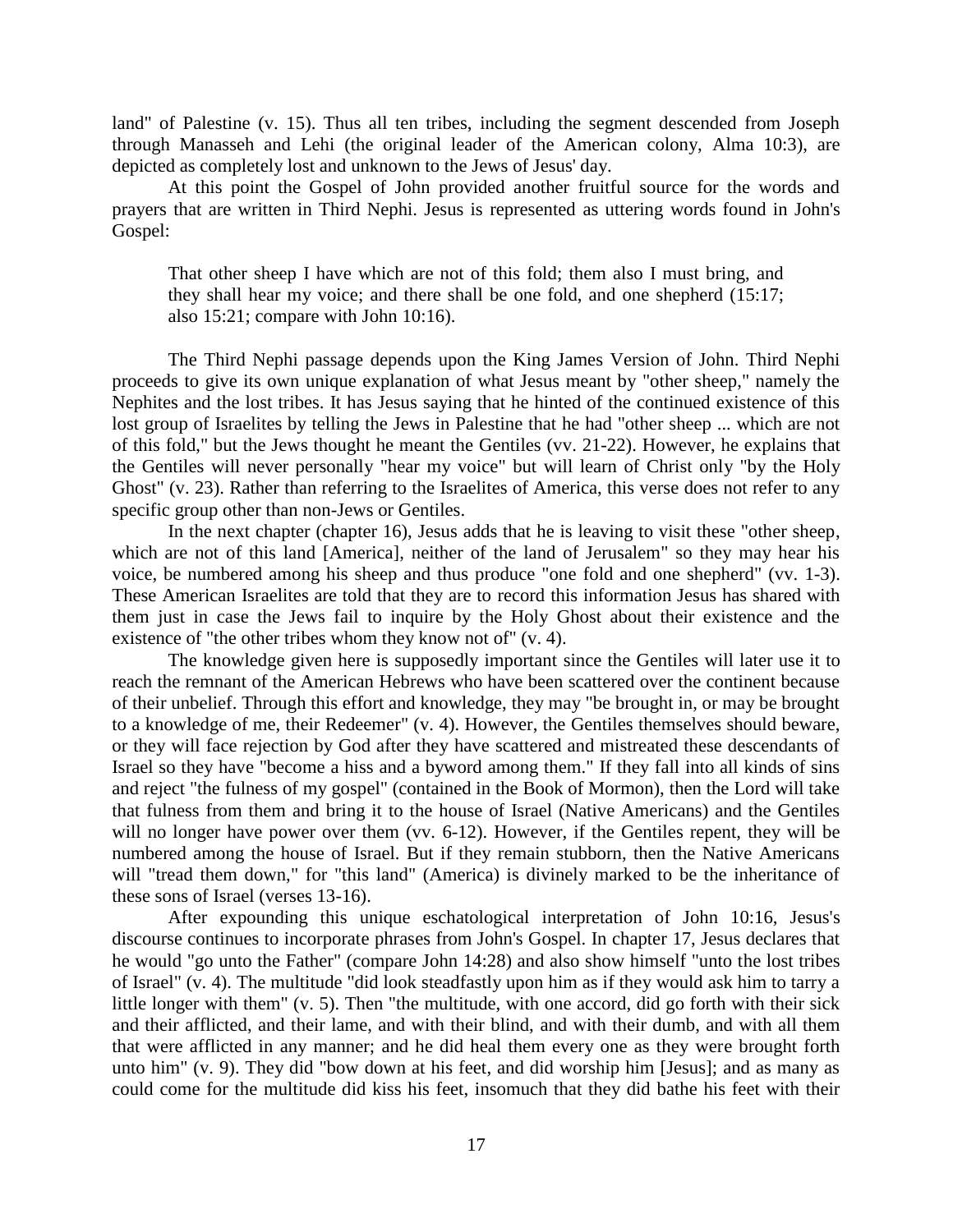tears" (v. 10). Their little children were brought to Jesus, reported Third Nephi, and "Jesus groaned within himself" (v. 14; compare John 11:33) and prayed great and marvelous things. Then he beheld the multitude and said: "Blessed are ye because of your faith. And now behold, my joy is full" (v. 20) then "he wept" (v. 21; compare John 11:35). Jesus next "took their little children, one by one, and blessed them" (v. 21) and prayed for them (see also Matt. 19:13-15; Mark 10:13-16, and Luke 18:15-17).

The disciples in chapter 18 were then commanded to bring the sacramental bread and wine to be blessed. For the bread, Jesus is reported to have said: "This shall ye do in remembrance of my body, which I have shown unto you" (v. 7) and for the wine, "ye shall do it in remembrance of my blood, which I have shed for you" (v. 11; compare Luke 22:19-20; Matt. 26:26-28; Mark 14:22-24, and 1 Cor. 11:23-26). Third Nephi then continues by presenting Jesus as uttering the following words:

And if ye shall always do these things blessed are ye, for ye are built upon my rock. But whoso among you shall do more or less than these are not built upon my rock, but are built upon a sandy foundation; and when the rain descends, and the floods come, and the winds blow, and beat upon them, they shall fall, and the gates of hell are ready open to receive them (vv. 12-13; compare Matt. 7:24-27; Luke 6:47-49; Matt. 16:18).

According to Third Nephi, Jesus reportedly said concerning prayer: "Ye must watch and pray always lest ye enter into temptation; for Satan desireth to have you, that he may sift you as wheat" (v. 18; compare Luke 22:31). To the disciples he further is reported to have said that they should "not suffer any one knowingly to partake of my flesh and blood unworthily, when ye shall minister it" (v. 28). Jesus here is basically following the instructions which Paul some twenty years later would issue in his first Epistle to the Corinthians:

Wherefore whosoever shall eat this bread, and drink this cup of the Lord, unworthily, shall be guilty of the body and blood of the Lord. But let a man examine himself, and so let him eat of that bread, and drink of that cup. For he that eateth and drinketh unworthily, eateth and drinketh damnation to himself, not discerning the Lord's body (1 Cor. 11:27-29; compare 3 Ne. 18:28-29).

After further instructions, Jesus "touched with his hand the disciples whom he had chosen, one by one" (v. 36) and gave them power to give the Holy Ghost (v. 37).

Chapter 19 of Third Nephi explains that Jesus ascended into heaven after His supposed first visit. Echoing the appointment of the twelve apostles in Palestine, the names of the twelve Nephite disciples are recorded in the Book of Mormon in the following manner:

And it came to pass that on the morrow, when the multitude was gathered together, behold, Nephi and his brother whom he had raised from the dead, whose name was Timothy, and also his son, whose name was Jonas, and also Mathoni, and Mathonihah, his brother, and Kumen, and Kumenonhi, and Jeremiah, and Shemnon, and Jonas, and Zedekiah, and Isaiah—now these were the names of the disciples whom Jesus had chosen (19:4)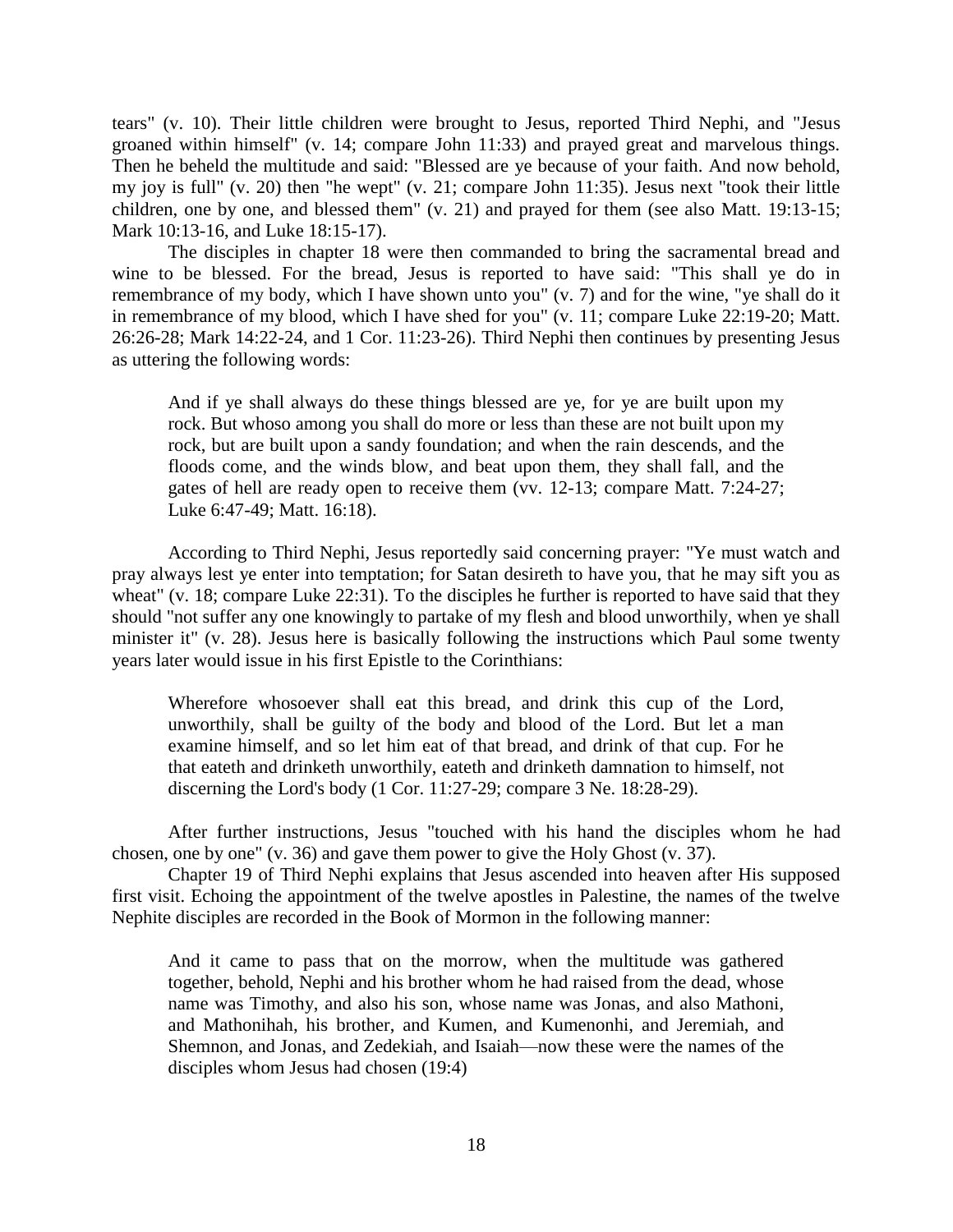The twelve disciples of Third Nephi, like the New Testament twelve apostles, were listed with two sets of brothers and with two disciples that have the same name, e.g., in Third Nephi, "Jonas" (see Matt. 10:2-4; Mark 3:16-19; Luke 6:13-16, and Acts 1:13).

Nephi, one of the twelve disciples, then "went down into the water and was baptized. And he came up out of the water and began to baptize. And he baptized all those whom Jesus had chosen" (vv. 11-12). This, and other passages emphasizing immersion as the proper mode of baptism, seems to assume the existence of some conflicting mode such as pouring or sprinkling. The Nephite doctrinal disputes thus resemble those in Joseph Smith's day.

On Jesus's second visit, the multitude knelt down and the disciples "did pray unto Jesus, calling him their Lord and their God" (19:18; compare John 20:28). Jesus departed and went to pray by himself. The prayer recorded is very similar to the high-priestly prayer of Jesus in the Holy Land, recorded only in the Gospel of John. Compare the prayer in Third Nephi (19:20, 23, 28-29) and the one written in John's Gospel (17:1, 6, 9-10, 20-21). Even the ending is identical with the words written by John: "And *when Jesus had spoken these words*" (19:30, emphasis added)—"When Jesus had spoken these words" (John 18:1).

These prayers of Jesus in Third Nephi seem clearly to be based upon the Gospel of John. The Jesus presented in Third Nephi is not unique to the Third Nephi text but is taken right out of the New Testament, even down to borrowing the gospel writers' words and phrases. This use of John evidences still another example of textual borrowing in the Third Nephi account.

Chapter 20 of Third Nephi relates that Jesus gave all those assembled to hear him both bread and wine, but "there had been no bread, neither wine, brought by the disciples, neither by the multitude" (v. 6), a story that seems close to that of the feeding of the five thousand when there was a need for the sharing of food (Matt. 14:14-21; Mark 6:34-44; Luke 9:11-17, and John 6:5-14). That this is sacramental bread and wine is indicated in verse 8.

It is explained, as Jesus's discourse continues in chapter 21, that the Gentiles shall assist the Native Americans ("the remnant of Jacob") and any other Israelites that might be willing to join in ("as many of the house of Israel as shall come") to "build a city, which shall be called the New Jerusalem" (21:23) These Gentiles will also assist Native Americans scattered across the face of the land in coming to this "New Jerusalem" (v. 24). Then the power of heaven and Jesus himself will come down among them (v. 25). Earlier, the land of America itself was to be "a New Jerusalem" (20:22), but it was now to be a specific city. Third Nephi, however, had this New Jerusalem not "coming down from God out of the heaven" as predicted in the book of Revelation (Rev. 21:2; see also Rev. 3:12), but simply that "the power of heaven come down" and Jesus promises to "be in the midst" (3 Ne. 21:25).

In chapter 23 Jesus adds to the Nephite record textual material from the New Testament about the graves opening at the time of Christ's resurrection—material that is otherwise found only in the Gospel according to Matthew. These words were reported to have been spoken years earlier by an American prophet named Samuel as a prediction of what would happen at the time of Christ's death. This resurrection event is supposed to have taken place in America, but it is like what is recorded in Matthew, even to the wording used (compare Hel. 14:25; 3 Ne. 23:9, 11 with Matt. 27:52-53).

As Jesus continued his discourse, other New Testament phrases appear. Reflecting Peter's words, Third Nephi related that Jesus "did expound all things ... yea, even all things which should come upon the face of the earth, even until the *elements* should *melt with fervent heat*" (26:3, emphasis added; compare 2 Pet. 3:10, 12). In a paraphrase of John 5:29 the writer has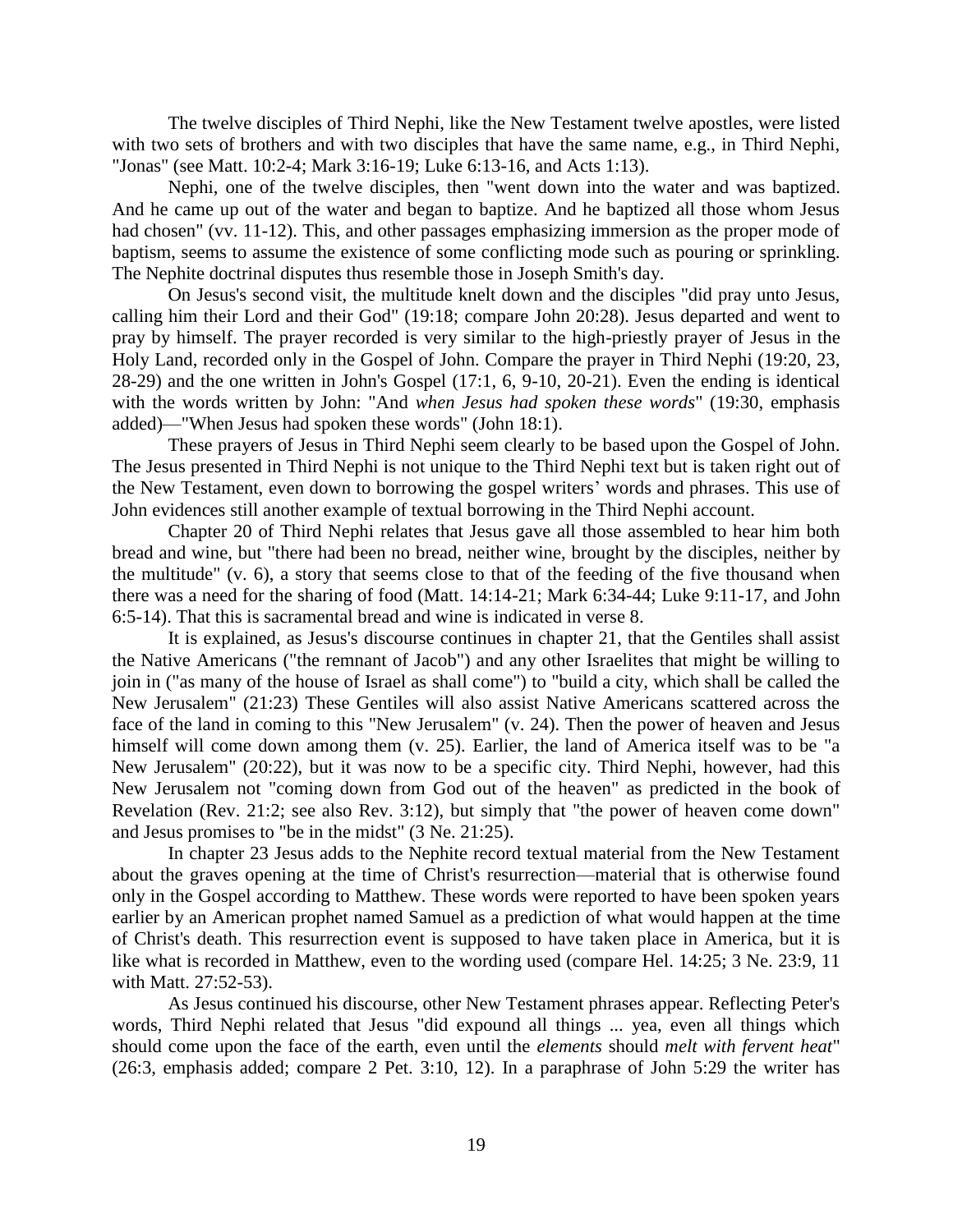Jesus saying: "If they be good, to the resurrection of everlasting life; and if they be evil, to the resurrection of damnation" (26:5; see also Mosiah 16:11 and Hel. 12:26).

Like the New Testament words of Jesus, the Third Nephi multitude even saw that their children "yea, even babes did open their mouths and utter marvelous things" (26:16; compare Matt. 11:25; Luke 10:21). Furthermore, the response to Jesus' discourse was impressive, for many were baptized and "they who were baptized in the name of Jesus were called the church of Christ" (v. 21).

During the third visit of Jesus in Third Nephi, the record claims that Christ came to settle a dispute among the people concerning the name of the church.

Verily, verily, I say unto you, why is it that the people should murmur and dispute because of this thing? Have they not read the scriptures, which say ye must take upon you the name of Christ, which is my name? For by this name shall ye be called at the last day; And whoso taketh upon him my name, and endureth to the end, the same shall be saved at the last day. Therefore, whatsoever ye shall do, ye shall do it in my name; therefore ye shall call the church in my name (27:4-7)

This concern regarding the proper name of the church was an issue during the 1820s. This may have influenced its inclusion as words Christ would have said.

The remainder of Jesus's discourse during his third visit reflects the same dependence upon the language and thought of the New Testament. Jesus taught that he "had been lifted up upon the cross, that I might draw all men unto me" (27:14; compare John 12:32). After assuring them that "whatsoever things ye shall ask the Father in my name shall be given unto you" (v. 28; compare John 15:16), Jesus then exhorts them, drawing ideas and wording from Matthew chapter 7 (compare 3 Ne. 27:29 with Matt. 7:7-8 [identical wording also in Luke 11:9-10] and 27:33 with Matt. 7:13-14).

Jesus finally asked the twelve disciples, "What is it that ye desire of me, after that I am gone to the Father?" (28:1; compare John 21:20-23). Nine of the American disciples desired that they live "unto the age of man"  $(v, 2)$  and Jesus said to them "after that ye are seventy and two years old ye shall come unto me in my kingdom" (v. 3). To the remaining three disciples he said, borrowing language from 1 Corinthians:

Behold, I know your thoughts, and ye have desired the thing which John, my beloved, who was with me in my ministry, before that I was lifted up by the Jews, desired of me. Therefore, more blessed are ye, for ye shall never taste of death . . . but when I shall come in my glory ye shall be changed in the twinkling of an eye from mortality to immortality (vv.  $6-8$ ; compare 1 Cor. 15:51-53).

The three disciples were to "bring the souls of men unto" Jesus "while the world shall stand" (v. 9). Then Jesus "touched every one of them with his finger save it were the three who were to tarry, and then he departed" from his third and final visit among the American Israelites (v. 12). Third Nephi records the following regarding the three disciples who were to tarry on the earth: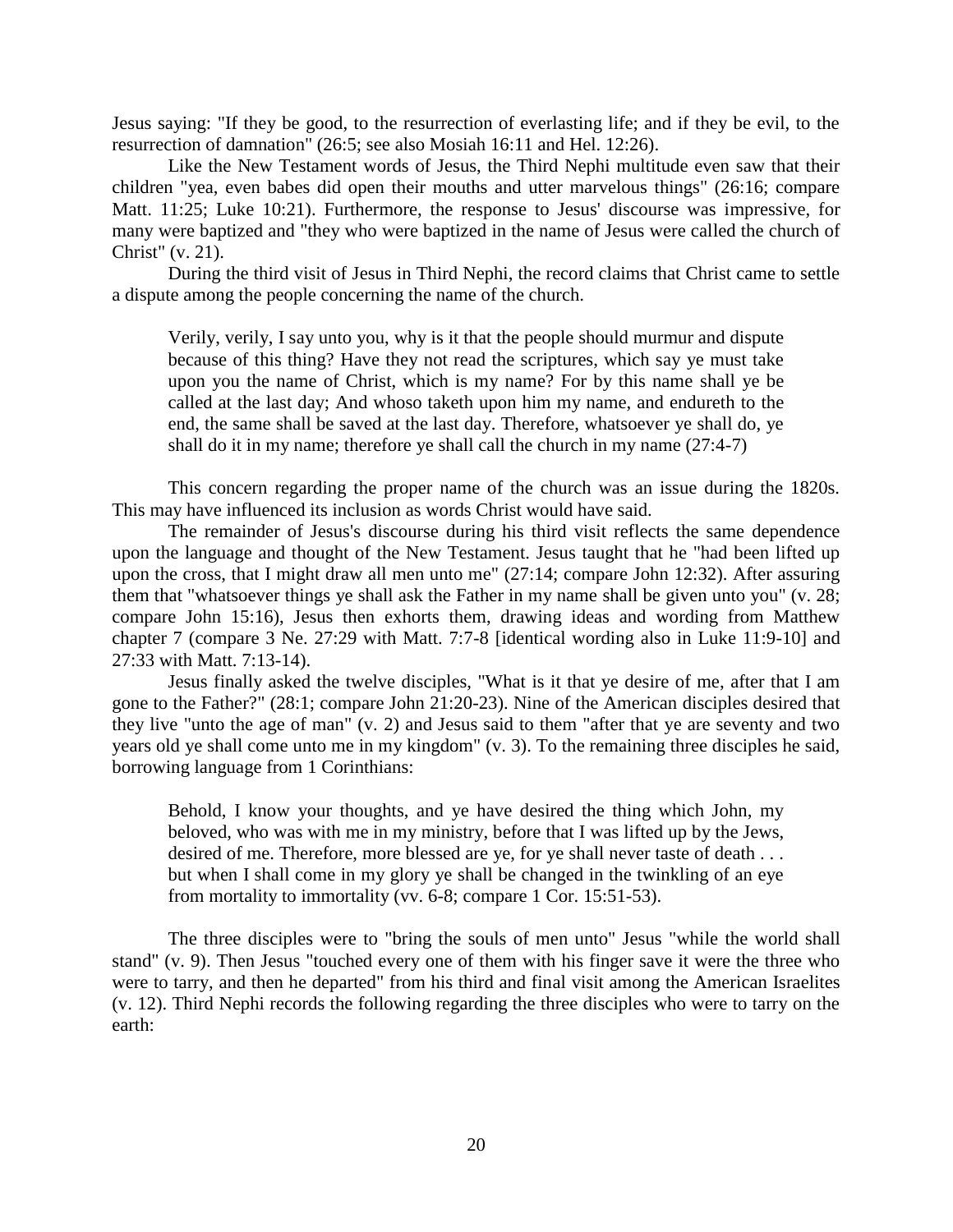Behold, I was about to write the names of those who were never to taste of death, but the Lord forbade; therefore I write them not, for they are hid from the world  $(28:25).^{29}$ 

And they are as the angels of God, and if they shall pray unto the Father in the name of Jesus they can show themselves unto whatsoever man it seemeth them good  $(28:30).^{30}$ 

The clear conclusion of this examination is that the King James Version of the New Testament text was used extensively in the composition of Third Nephi in the Book of Mormon. The Sermon on the Mount given by Jesus during his ministry in the Old World was used to flesh out the idea that Christ had appeared to the ancient inhabitants of America. Other teachings of Jesus were adapted from different texts in the New Testament to provide content for an appearance of Jesus during the three-day period that Third Nephi claims for the visitation of the resurrected Jesus.

This documentation of extensive textual borrowing from the New Testament writings indicates a serious problem in accepting Third Nephi as an accurate account. If Jesus appeared in the New World as the Book of Mormon would have us believe, then the textual problems it contains would lead to the conclusion that it is not an accurate record of that event.

## **LITERARY DEPENDENCE ON NINETEENTH CENTURY EVENTS**

Once one sees how the Book of Mormon draws on the King James Bible, it is not difficult to detect other contemporary material. For example, the Book of Mormon is clearly familiar with American history, particularly events that had occurred prior to 1830 such as the voyage of Columbus and the European settling of America. Anachronisms are present in the text, since for example the Revolutionary War had already occurred prior to the dictation of the Book of Mormon text. First Nephi 13 is represented as containing a prophetic vision of events in American history. Known historical happenings from the past are written as prophecy to make it appear that they were known in vision two thousand years earlier. This is evident from the following extracts, with interpretation in brackets: $31$ 

 $29$  Oliver B. Huntington recorded the names of those three Nephites in his journal: "February 16—1895 I am willing to state that the names of the 3 Nephites who do not sleep in the earth are Jeremiah, Zedekiah and Kumenonhi." Oliver B. Huntington Journal, Book 17:173, L. Tom Perry Special Collections, Harold B. Lee Library, Brigham Young University, Provo, Utah.

 $30$  This later led to an extensive body of Mormon folklore about the sighting of these three immortal messengers in various Mormon communities. See Hector Lee, *The Three Nephites: The Substance and Significance of the Legend in Folklore* (New York: Arno Press, 1977) and William A. Wilson, "Freeways, Parking Lots, and Ice Cream Stands: The Three Nephites in Contemporary Society," *Dialogue: A Journal of Mormon Thought* 21 (Autumn 1988):13-26.

 $31$  Some of these identifications are contained in the footnotes of the 1879 Salt Lake edition of the Book of Mormon. Orson Pratt, apostle and official LDS church historian, prepared the references for that edition.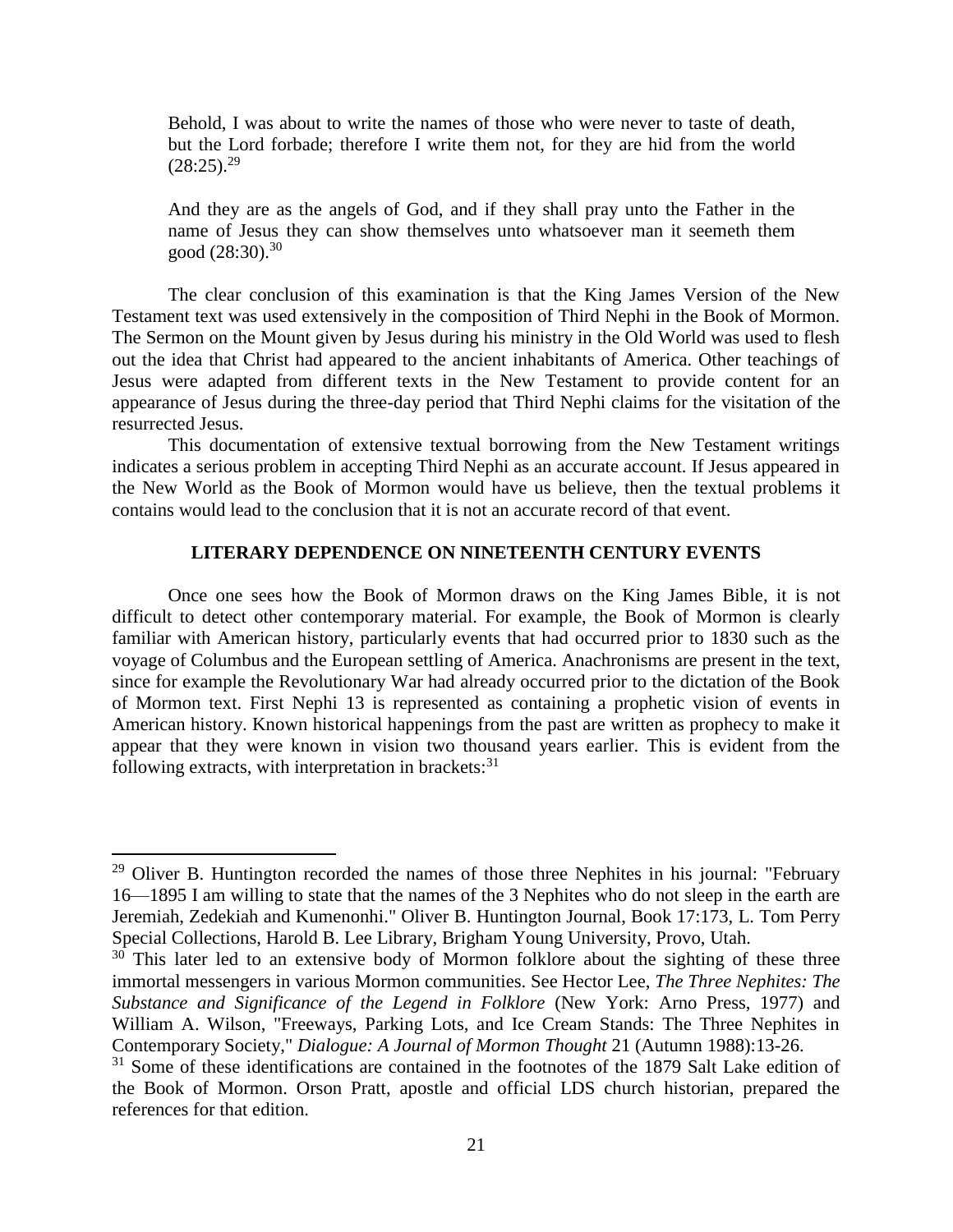I looked and beheld many waters [Atlantic Ocean]; and they divided the Gentiles [in Europe] from the seed of my brethren [Native Americans]. (1 Ne. 13:10)

And I looked and beheld a man [Columbus] among the Gentiles [in Europe] . . . and he went forth upon the many waters [Atlantic Ocean], even to the seed of my brethren [Native Americans], who were in the promised land [America]. (1 Ne. 13:12)

And it came to pass that I beheld the Spirit of God, that it wrought upon other Gentiles [Pilgrim fathers]; and they went forth out of captivity, upon the many waters [Atlantic Ocean]. . . . I beheld many multitudes of the Gentiles [Pilgrim] fathers] upon the land of promise [America]; and I beheld the wrath of God, that it was upon the seed of my brethren [the Indians (Native Americans)]; and they were scattered before the Gentiles and were smitten [judgment on Native Americans]. . . . And I beheld their mother Gentiles [the British] were gathered together upon the waters, and upon the land also, to battle against them [Thirteen Colonies] . . . the wrath of God was upon all those that were gathered together against them to battle [the Revolutionary War, 1776-1781]. (1 Ne. 13:13-14, 17- 18)

the Gentiles [the United States] that had gone out of captivity were delivered by the power of God out of the hands of all other nations [probably the War of 1812]. (1 Ne. 13:19)

The Book of Mormon also refers to the Bible being brought to America:

I beheld a book [Bible], and it was carried forth among them [Native Americans]. (1 Ne. 13:20)

Neither will he suffer that the Gentiles [United States] shall destroy the seed of thy brethren [the Indians (Native Americans)]. (1 Ne. 13:31)

And it came to pass that I beheld the remnant of the seed of my brethren, and also the book of the Lamb of God, which had proceeded forth from the mouth of the Jew, that it came forth from the Gentiles unto the remnant of the seed of my brethren [bringing the Bible and doing missionary work among Native Americans<sup>32</sup>]. (1 Ne. 13:38)

The Book of Mormon's religious and historical setting takes place not in the Old World but in the New and reflects the popular pride that most citizens of the day felt for their new

l

 $32$  In 1663 the Bible was printed in the Algonquin Indian language in Massachusetts. It had been translated into their language by John Eliot. The first English New Testament was published in America in 1777 and the Holy Bible in 1782.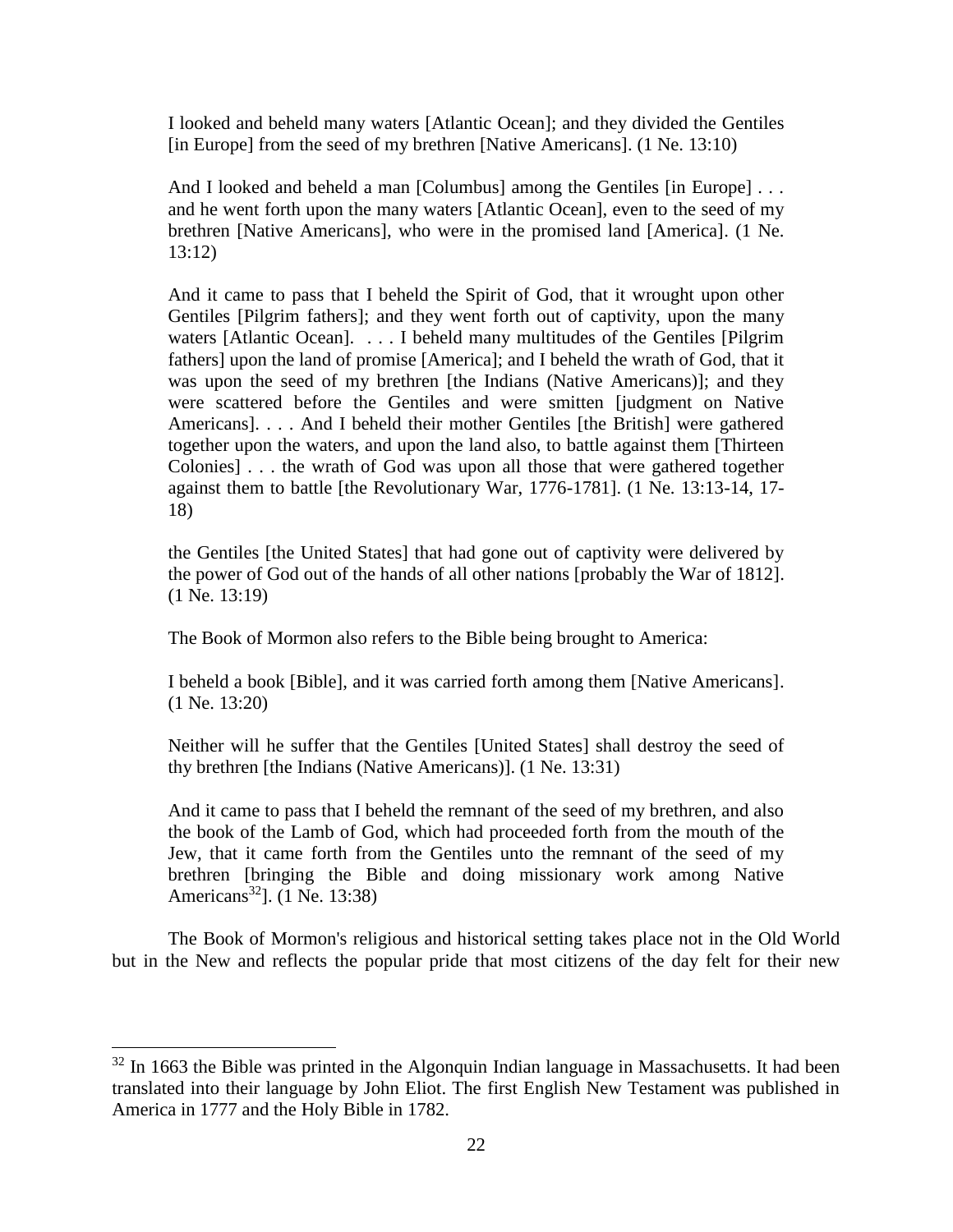nation.<sup>33</sup> The following are some major themes relating to the place of America as developed in the Book of Mormon making the book unique.

# A Choice Land

that after the waters had receded from off the face of this land it became a choice land above all other lands, a chosen land of the Lord. (Ether 13:2)

we have obtained a land of promise, a land which is choice above all other lands. (2 Ne. 1:5)

# Hid from Knowledge of Other Nations

And behold, it is wisdom that this land should be kept as yet from the knowledge of other nations; for behold, many nations would overrun the land, that there would be no place for an inheritance. (2 Ne. 1:8)

# A Land of Promise

be led to a land of promise; yea, even a land which I have prepared for you; yea, a land which is choice above all other lands. (1 Ne. 2:20)

# Land of Liberty

he named all the land which was south of the land Desolation, yea, and in fine, all the land, both on the north and on the south—A chosen land, and the land of liberty. (Alma 46:17)

# Free from Bondage

Behold, this is a choice land, and whatsoever nation shall possess it shall be free from bondage, and from captivity, and from all other nations under heaven. (Ether 2:12)

# No Kings on the Land

And this land shall be a land of liberty unto the Gentiles, and there shall be no kings upon the land, who shall raise up unto the Gentiles. (2 Ne. 10:11)

# America Is Zion

 $\overline{\phantom{a}}$ 

And I will fortify this land against all other nations. And he that figheth against Zion shall perish, saith God. (2 Ne. 10:12-13)

<sup>33</sup> Hans Kohn, *The Idea of Nationalism* (New York: Collier Books, 1969), 269-70.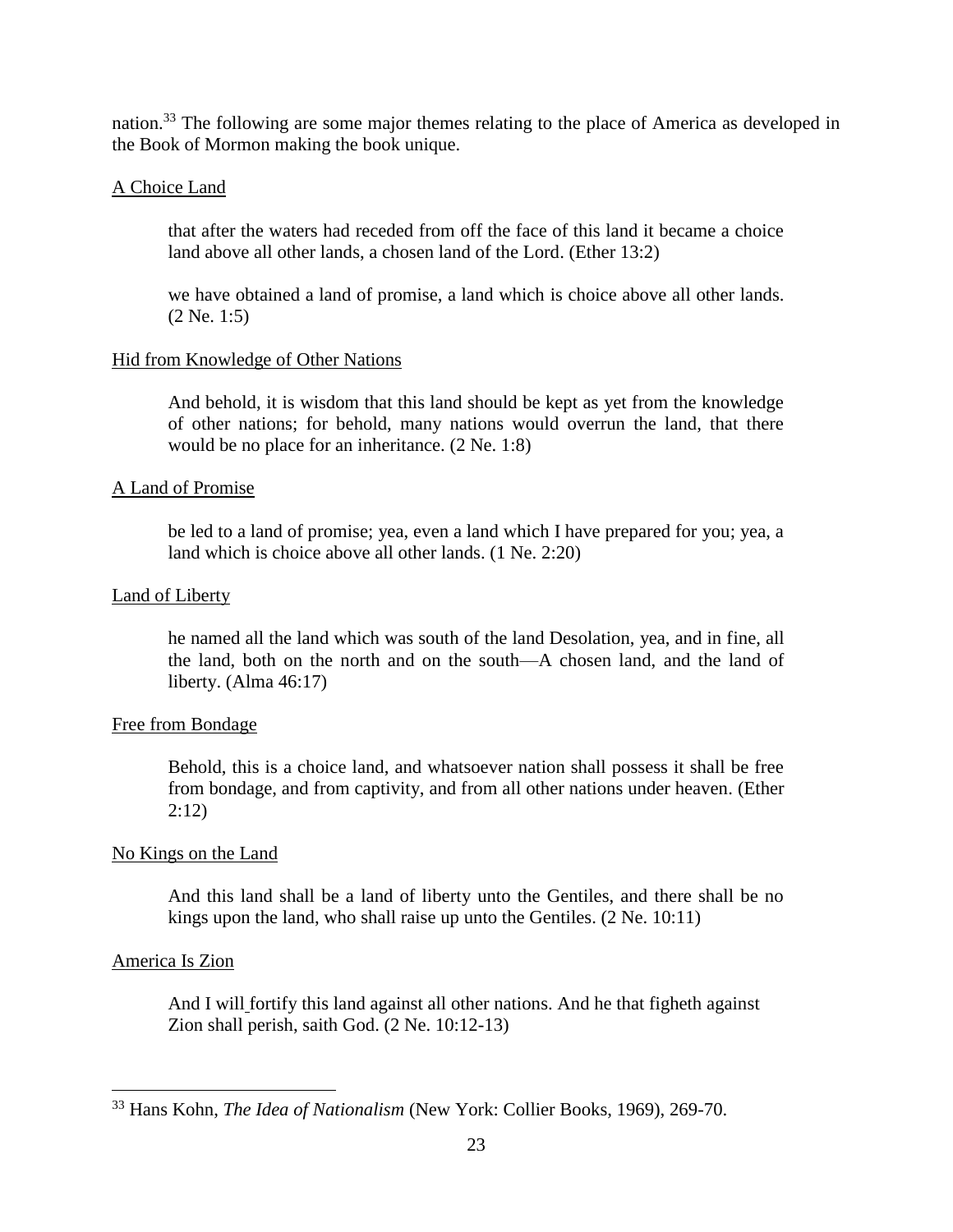And all the nations that fight against Zion, and that distress her, shall be as a dream of a night vision . . . even so shall the multitude of all nations be that fight against Mount Zion. (2 Ne. 27:3)

## Visits of Christ to America after His Crucifixion

3 Nephi 11-28 (three days)

## New Jerusalem to Be Built in America

And that it was the place of the New Jerusalem, which should come down out of heaven, and the holy sanctuary of the Lord. . . . And that a New Jerusalem should be built upon this land, unto the remnant of the seed of Joseph, for which things there has been a type. (Ether 13:3, 6)

The third decade of the nineteenth century when the Book of Mormon appeared was also a period of theological controversy. The book takes sides on various issues under discussion, as the following extracts demonstrate. The Book of Mormon's position is quoted and a contemporary adherent of the same point of view is given:

### Baptism by Immersion

On this wise shall ye baptize; and there shall be no disputations among you. . . . Behold, ye shall go down and stand in the water, and in my name shall ye baptize them. . . . And then shall ye immerse them in the water, and come forth again out of the water. . . . And according as I have commanded you thus shall ye baptize. And there shall be no disputations among you, as there have hitherto been. (3 Ne. 11:22, 23, 26, 28)

We baptize by immersion, because we think from all the evidence we can obtain upon this subject, it was the way or mode by which the ordinance was administered when first administered when first instituted, and afterwards practiced by the ancient christians. (David Millard, ed., *Gospel Luminary* 1 [October 1825]:221, West Bloomfield, Ontario County, New York)

But I am now to show that *christian immersion*, as instituted by Jesus Christ, (not as corrupted by men,) is the gospel in *water*. (*The Christian Baptist*, 1955 reprint; 5 [Feb. 5, 1828]:165, Bethany, Virginia, emphasis retained)

## Name of the Church

And they who were baptized in the name of Jesus were called the church of Christ. . . . And they said unto him: Lord, we will that thou wouldst tell us the name whereby we shall call this church; for there are disputations among the people concerning this matter. And the Lord said unto them: Verily, verily, I say unto you, why is it that the people should murmur and dispute because of this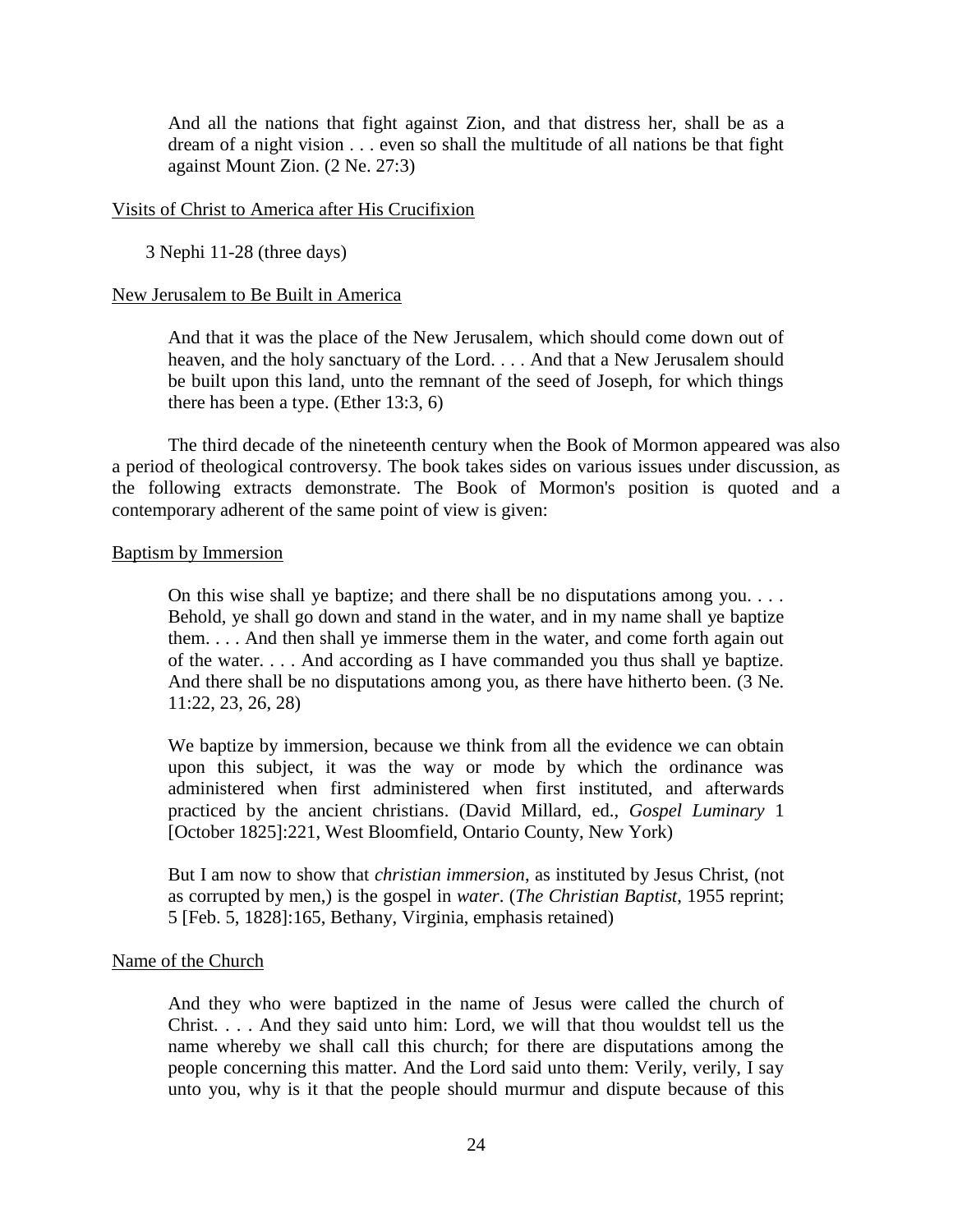thing?  $\ldots$  [Y]e must take upon you the name of Christ  $\ldots$  [T] herefore ye shall call the church in my name . . . And how be it my church save it be called in my name? For if a church be called in Moses' name then it be Moses' church; or if it be called in the name of a man then it be the church of a man; but if it be called in my name then it is my church, if it so be that they are built upon my gospel. (3 Ne. 26:21; 27:3-5, 7-8)

When we give a *name* and a *creed* to a church, other than the name of *Christ*, or *Christian*, and *the New Testament*, or *the Gospel*, that church acquires in our *imaginations* and *feelings*, and in *fact*, a character altogether different from what the *Church of Christ* really possesses in the light of the New Testament. (*The Christian Baptist* 2 [July 4, 1825]:237, emphasis retained)

We, however, choose to be known by the name of Christian to the exclusion of all other names not found in the scriptures, this bring the most significant appellation of the followers of Christ, and agreeably to our views, given by divine appointment. (*Gospel Luminary* 3 [August 1827]:188, West Bloomfield, Ontario County, New York)

### Baptism of Children

. . . for it grieveth me that there should disputations rise among you. For, if I have learned the truth, there have been disputations among you concerning the baptism of your little children . . . . I know that it is solemn mockery before God, that ye should baptize little children. . . . For awful is the wickedness to suppose that God saveth one child because of baptism, and the other must perish because he hath no baptism. (Moro. 8:4-5, 9, 15)

The question of *infant baptism* is now generally discussed all over the land, and immense has been the result. (*The Christian Baptist* 5 [January 7, 1828]:138, emphasis retained)

#### Freemasonry: A Topic of Discussion

The abduction and probable murder of William Morgan in September 1826 caused many Americans to view Freemasonry as a dangerous threat. George Washington's warning about "all combinations and associations" in his Farewell Address became the anti-Masonic motto, "Beware of Secret Combinations." Masons were regarded as shedding innocent blood, binding themselves with oaths, and bent on preventing just punishment from coming upon a fellow Mason. Whether this violent reaction to Masonry was justified, the controversy is reflected in the Book of Mormon.

According to the Book of Mormon, at the time the book was to appear there would be "secret combinations." The words "secret combinations" did not always refer to Masons. But the following quotations, from the many that are in the Book of Mormon, illustrate this unmistakable anti-Masonic influence.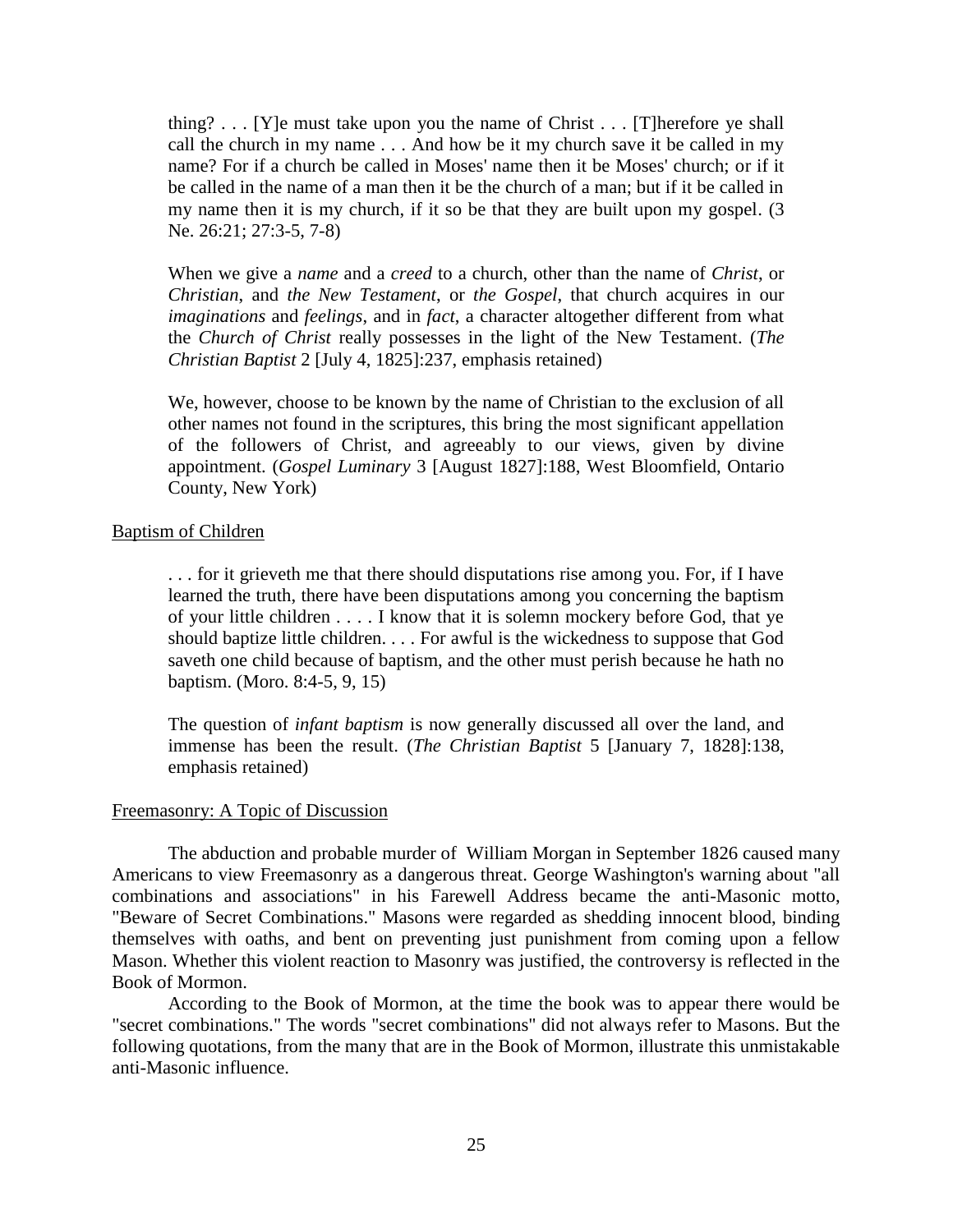## Secret Combinations

And it shall come in a day when the blood of saints shall cry unto the Lord, because of secret combinations and the works of darkness. (Morm. 8:27)

"BEWARE OF SECRET COMBINATIONS." These are the dying words of General George Washington. . . . Do not these words . . . point with an index that cannot be mistaken, to the Society of Freemasons? (*The Morgan Investigator* 1 [March 29, 1827]:1, Batavia, New York)

## Masonic Rites

And there are also secret combinations, even as in times of old, according to the combinations of the devil, for he is the founder of all these things; yea, the founder of murder, and works of darkness; yea, and he leadeth them by the neck with a flaxen cord, until he bindeth them with his strong cords forever. (2 Ne. 26:22)

The candidate is then blindfolded, his left foot bare, his right in a slipper, his left breast and arm naked, and a rope called a Cable-tow round his neck . . . (William Morgan, *Illustrations of Masonry by One of the Fraternity Who Has Devoted Thirty Years to the Subject* [Batavia, New York: Printed for the Author, 1826], 18)

I fancy those men are fastening a "Cable Tow" about their necks, which will have a more uncomfortable set than those they have worn in the lodge and which they will in all probability wear to their graves. (*The Morgan Investigator* 1 [March 29, 1827]:2).

The principles of masonry are confessedly ancient. They can be traced back to the time when the first deceiver said, "Ye shall not surely die, for God doth know that in the day ye eat thereof, ye shall be as God's knowing good and evil." . . . Freemasonry, without controversy, is the very master-piece of pandemonium. By means of these hidden mysteries, Satan has strangely outdone himself. (*Republican Monitor* 6 [November 23, 1828]:1, Cazenovia, New York)

# Secret Signs and Words

And it came to pass that they did have their signs, yea, their secret signs, and their secret words; and this that they might distinguish a brother who had entered into the covenant, that whatsoever wickedness his brother should do he should not be injured by his brother, nor by those who did belong to his band, who had taken this covenant. (Hel. 6:22)

As the signs, due-guards, grips, words, pass-words, and their several names comprise pretty much all the secrets of Masonry. (William Morgan, *Illustrations of Masonry*, 55)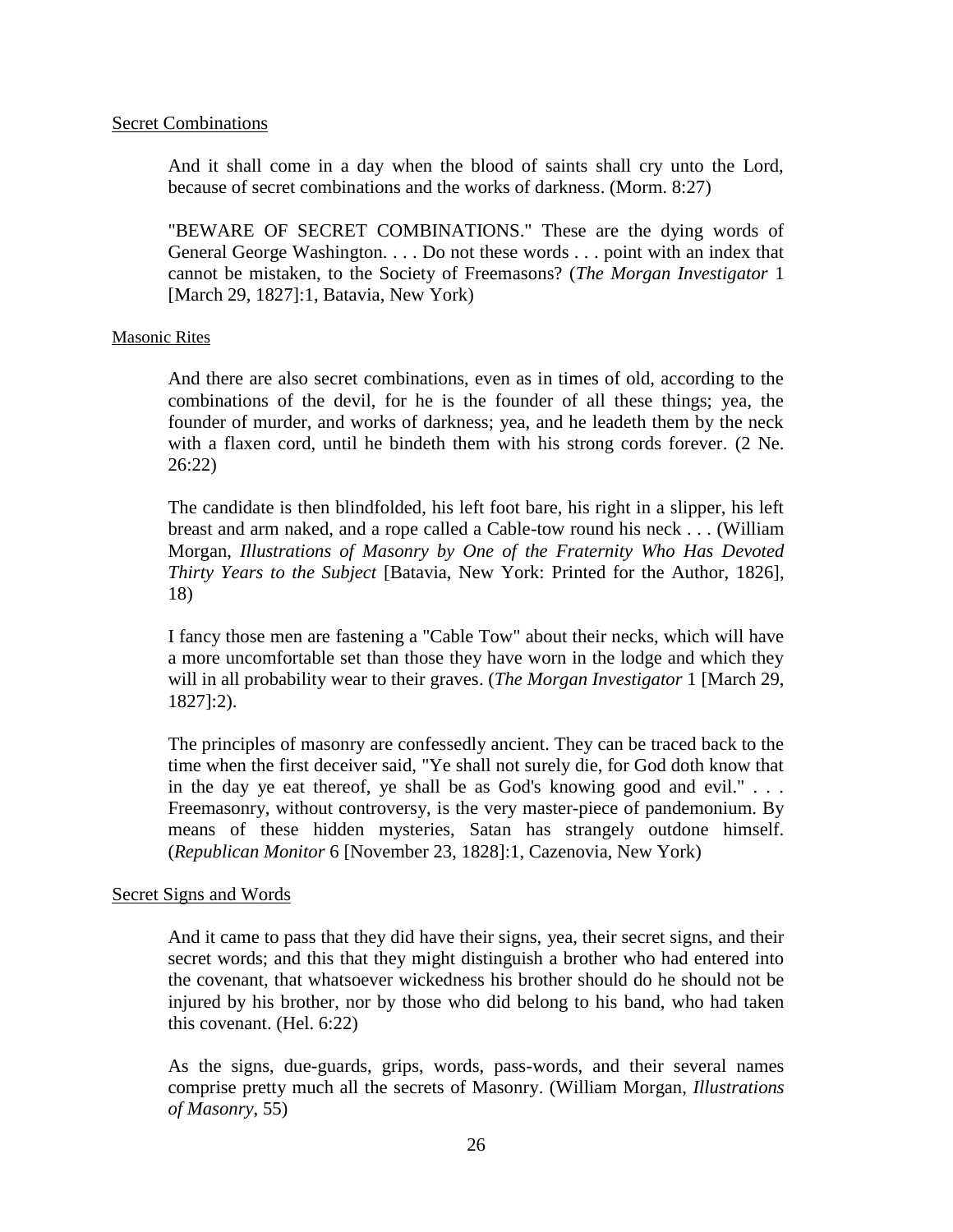. . . to protect their brethren from the lash of the civil laws . . . whether guilty or not guilty, treason and murder not excepted; and although they may be obliged to swear falsely to clear the guilty brother, they must do it, or incur the penalty of secret death. (William W. Phelps, ed., *The Ontario Phoenix* 1 [September 17, 1828]:2, Canandaigua, New York)

Masonic oaths were intended to screen criminal masons and enable them to elude public justice. The expectations of escaping the strong arm of the law, emboldens them to the commission of the most daring deeds of iniquity. The life of every Freemason is awfully pledged in defence of the brotherhood and the mysteries of the order. Hence it is extremely difficult to bring criminal masons to justice. (*Republican Monitor* 6 [November 23, 1828]:1)

## Contrary to the Laws of God and Country

And thus they might murder, and plunder, and steal, and commit whoredoms and all manner of wickedness, contrary to the laws of their country and also the laws of their God. (Hel. 6:23)

Masonry is a murderous institution. It is based on laws which require murder. Those laws which support the system, demand and take the life of a fellow creature, without any reference to the laws of God or the land. . . . Who then does not see, that the very principles, spirit, and essence, of this ancient fraternity, are murderous! (John G. Stearns, *An Inquiry into the Nature and Tendency of Speculative Free-Masonry*, 1829 ed., 76)

. . . that dark and treasonable plot, formed against the lives of our citizens and the laws of our country. (*The Morgan Investigator* 1 [March 29, 1827]:2)

#### Native Americans of Hebrew Origin

 $\overline{a}$ 

The Book of Mormon asserts that Native Americans are of Hebrew descent, specifically from one of the lost tribes (Joseph), and uses the Old Testament to support this.<sup>34</sup> However, the

<sup>&</sup>lt;sup>34</sup> Those scholars who have studied the Solomon Spalding manuscript have noticed similarities in style and wording on some religious issues and sections relating to wars in that manuscript and in the Book of Mormon. See Vernal Holley, *Book of Mormon Authorship: A Closer Look* 2nd ed. (Roy, Utah: author, 1989), which utilizes this material. Though of a different nature, Ethan Smith's *View of the Hebrews* includes topics that occur in the Book of Mormon. We should not be surprised that similar ideas are contained in a written document produced about the same time. At the time these writings were recorded it was widely believed that Indians were of the stock of Israel. Over the years we have learned that there is no solid evidence of Hebrew origin of Native Americans. The writings of B. H. Roberts are included in Brigham D. Madsen, ed., *Studies of the Book of Mormon* (Urbana: University of Illinois Press, 1985). See also David Persuitte, *Joseph Smith and the Origins of The Book of Mormon* 2nd ed.(Jefferson, NC: McFarland & Company, 2000).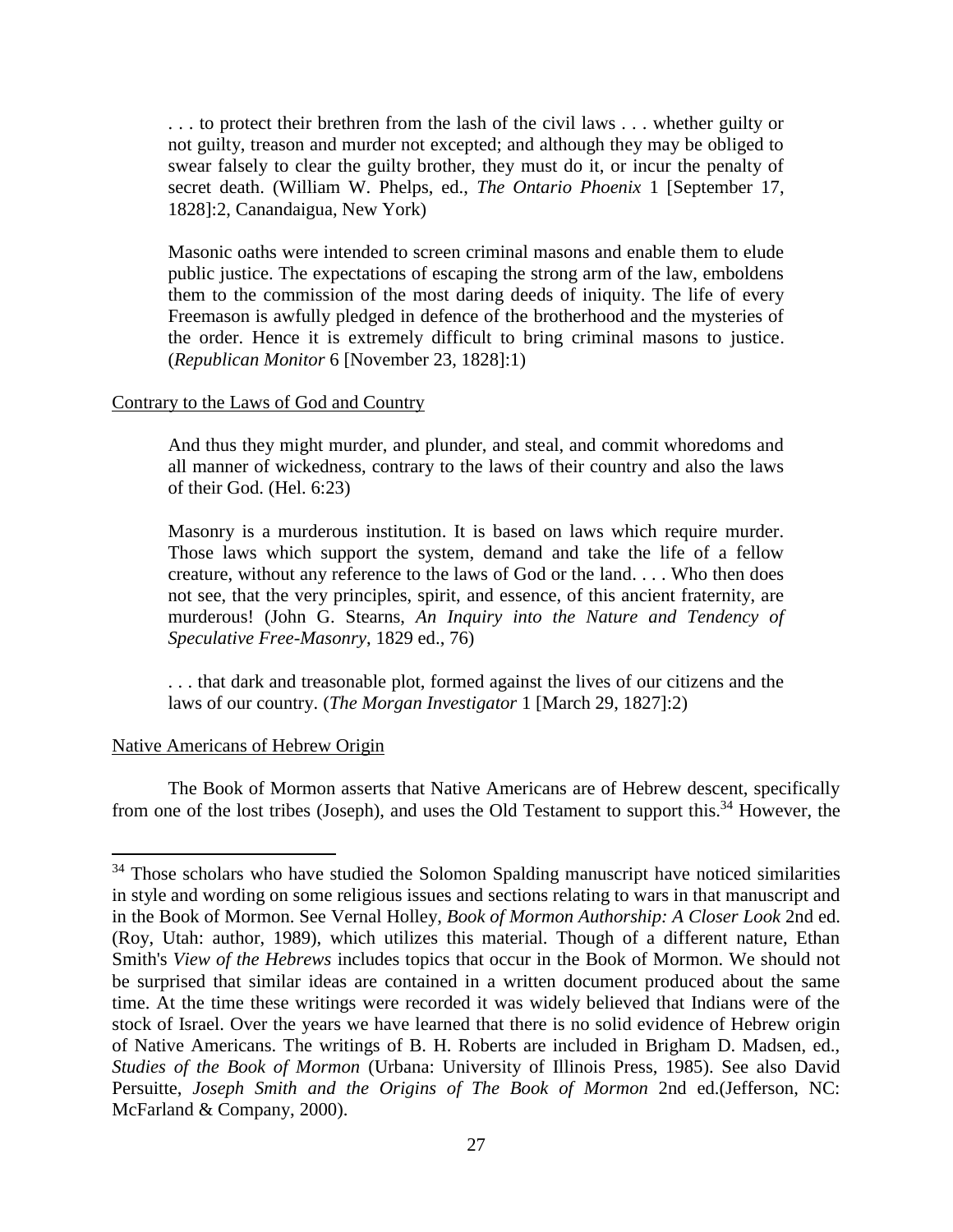idea that the American Indians were descendants of the Hebrews was a common one in early America before the Book of Mormon was published.

Since the discovery of America, many people had published various theories about the origins of the native Indians. The idea that their ancestors were of Hebrew origin was widely published in both Europe and America. This theory was not universally held, but it was popular among religious leaders. The following works were among the most popular expressing the Hebrew origin of the Indians at the period before the publication of the Book of Mormon in 1830:

Thomas Thorowgood. *Jews in America, or, Probabilities that the Americans are of that Race*. London, 1650.

James Adair. *The History of the American Indians.* London, 1775.

 $\overline{a}$ 

Charles Crawford. *An Essay upon the Propagation of the Gospel, in which there are facts to prove that many of the Indians in America are descended from the Ten Tribes*. Philadelphia, PA, 1799.

Elias Boudinot. *A Star in the West; or, a Humble Attempt to Discover the Long Lost Tribes of Israel*. Trenton, NJ: Published by D. Fenton, S. Hutchinson, and J. Dunham, 1816.

Ethan Smith. *View of the Hebrews*. Poultney, VT: Printed and Published by Smith & Shute, 1823.

\_\_\_\_\_\_\_\_\_\_. *View of the Hebrews; or, the Tribes of Israel in America*, 2nd ed. Poultney, VT: Published and Printed by Smith & Shute, 1825, 2d ed.

Josiah Priest. *The Wonders of Nature and Providence Displayed*. Albany, NY, 1825.

Some writers argued that Native Americans descended from the ten lost tribes of Israel because of similarities between customs and languages. Others saw Christian ideas among the American Indians and believed that Christianity had been taught to them since the first century of the Christian era.<sup>35</sup> The idea was so important that writers of that period published lengthy books on the topic. Indeed, it was one of the most popular views at the time the Book of Mormon came off the press.<sup>36</sup>

<sup>&</sup>lt;sup>35</sup> In 1816 Elias Boudinot claimed that the ancestors of the Native Americans had at least part of the Bible, "that the book which the white people have was once theirs." Elias Boudinot, *A Star in the West*, 110. In this same year Boudinot founded the American Bible Society.

<sup>&</sup>lt;sup>36</sup> On books published prior to 1830 on the origin of Native Americans, see George Weiner, "America's Jewish Braves," *Mankind* 4 (October 1974):56-64; David A. Palmer, "A Survey of Pre-1830 Historical Sources Relating to the Book of Mormon," *Brigham Young University Studies* 17 (Autumn 1976):101-7; and Dan Vogel, *Indian Origins and the Book of Mormon* (Salt Lake City: Signature Books, 1986).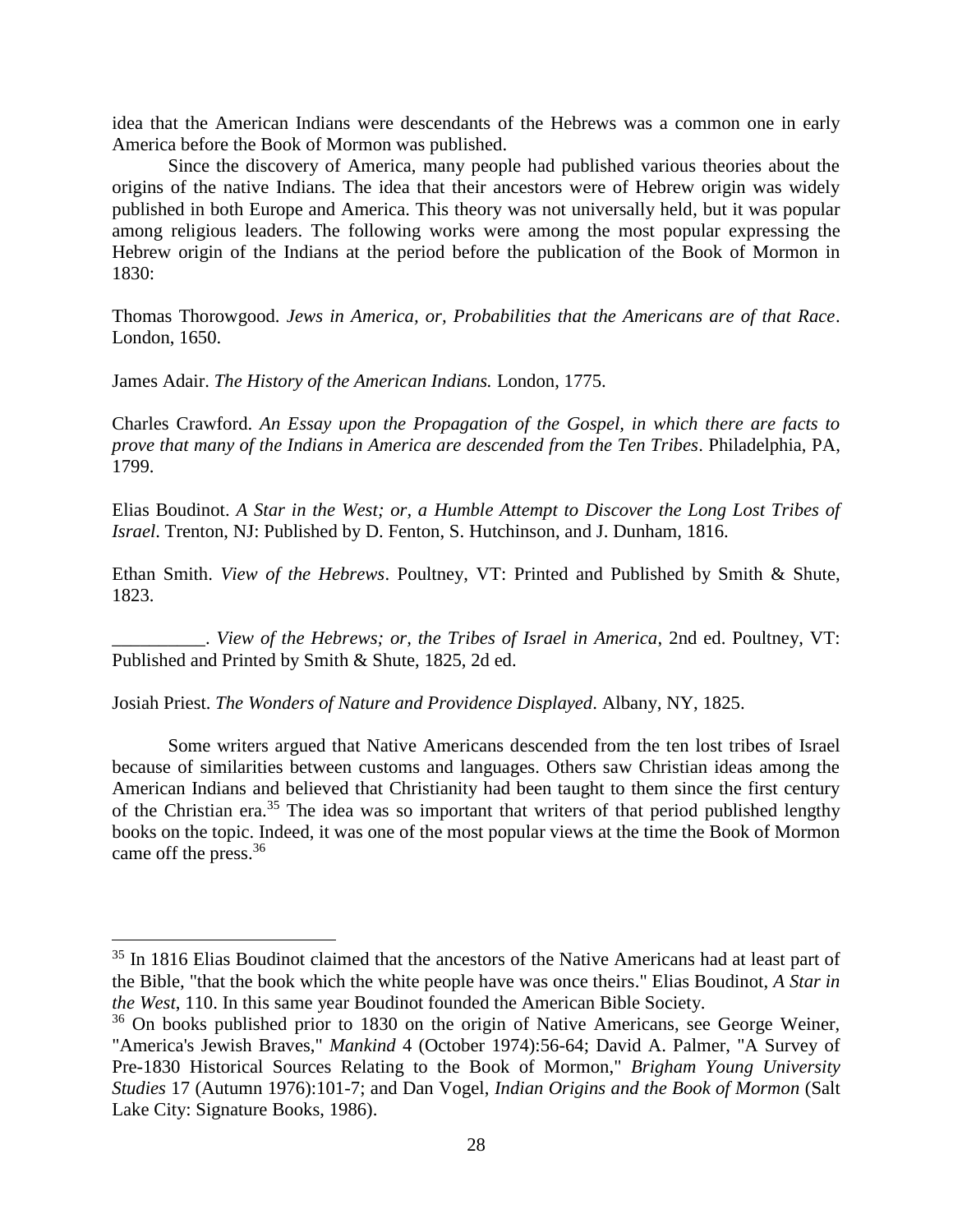### Events in life of Joseph Smith

Joseph Smith wrote the following about his youth: "by searching the scriptures I found that <mankind> did not come unto the Lord but that they had apostatised from the true and liveing faith and there was no society or denomination that built upon the gospel of Jesus Christ as recorded in the new testament."<sup>37</sup> This view finds expression in the Book of Mormon.

And the Gentiles are lifted up in the pride of their eyes, and have stumbled, because of the greatness of their stumbling block, that they have built up many churches; nevertheless, they put down the power and miracles of God, and preach up unto themselves their own wisdom and their own learning, that they may get gain and grind upon the face of the poor. And there are many churches built up which cause envyings, and strifes, and malice. (2 Ne. 26:20-21)

For it shall come to pass in that day that the churches which are built up, and not unto the Lord, when the one shall say unto the other: Behold, I, I am the Lord's; and the others shall say: I, I am the Lord's; and thus shall every one say that hath built up churches, and not unto the Lord—And they shall contend one with another; and their priests shall contend one with another, and they shall teach with their learning, and deny the Holy Ghost, which giveth utterance. . . . Yea, they have all gone out of the way; they have become corrupted. Because of pride, and because of false teachers, and false doctrine, their churches have become corrupted, and their churches are lifted up; because of pride they are puffed up. (2 Ne. 28:3-4, 11-12)

Joseph Smith was personally familiar with such religious controversies from his own active participation in his youth. His early history mentions his quest for religious knowledge and "my intimate acquaintance with those different denominations."<sup>38</sup>

Also Joseph Smith believed in, and was a leading participant in, treasure seeking. His examination before Justice Albert Neely showed that this activity had been part of his early development in life. Jonathan Thompson testified in 1826 that Smith helped find a trunk full of treasure, but it kept "settling away" and they never could get it: "the board which he struck his spade upon was probably the chest, but on account of an enchantment the trunk kept settling away from under them while digging; that notwithstanding they continued constantly removing the dirt, yet the trunk kept about the same distance from them."<sup>39</sup> This idea of treasures slipping into the earth is reflected in the Book of Mormon.

Whoso shall hide up treasures in the earth shall find them again no more, because of the great curse of the land, save he be a righteous man and shall hide it up unto

<sup>37</sup> Jessee, *Papers of Joseph Smith*, 1:5. See Gordon S. Wood, "Evangelical America and Early Mormonism," *New York History* 61 (October 1980):359-86.

<sup>38</sup> Jessee*, Papers of Joseph Smith* 1:5.

<sup>39</sup> Charles Marshall, "The Original Prophet. By a Visitor to Salt Lake City," *Fraser's Magazine* 7 (February 1873):230. According to the Book of Mormon, Joseph Smith was instructed to hide up the book unto the Lord (2 Ne. 27:22, 30:3-5).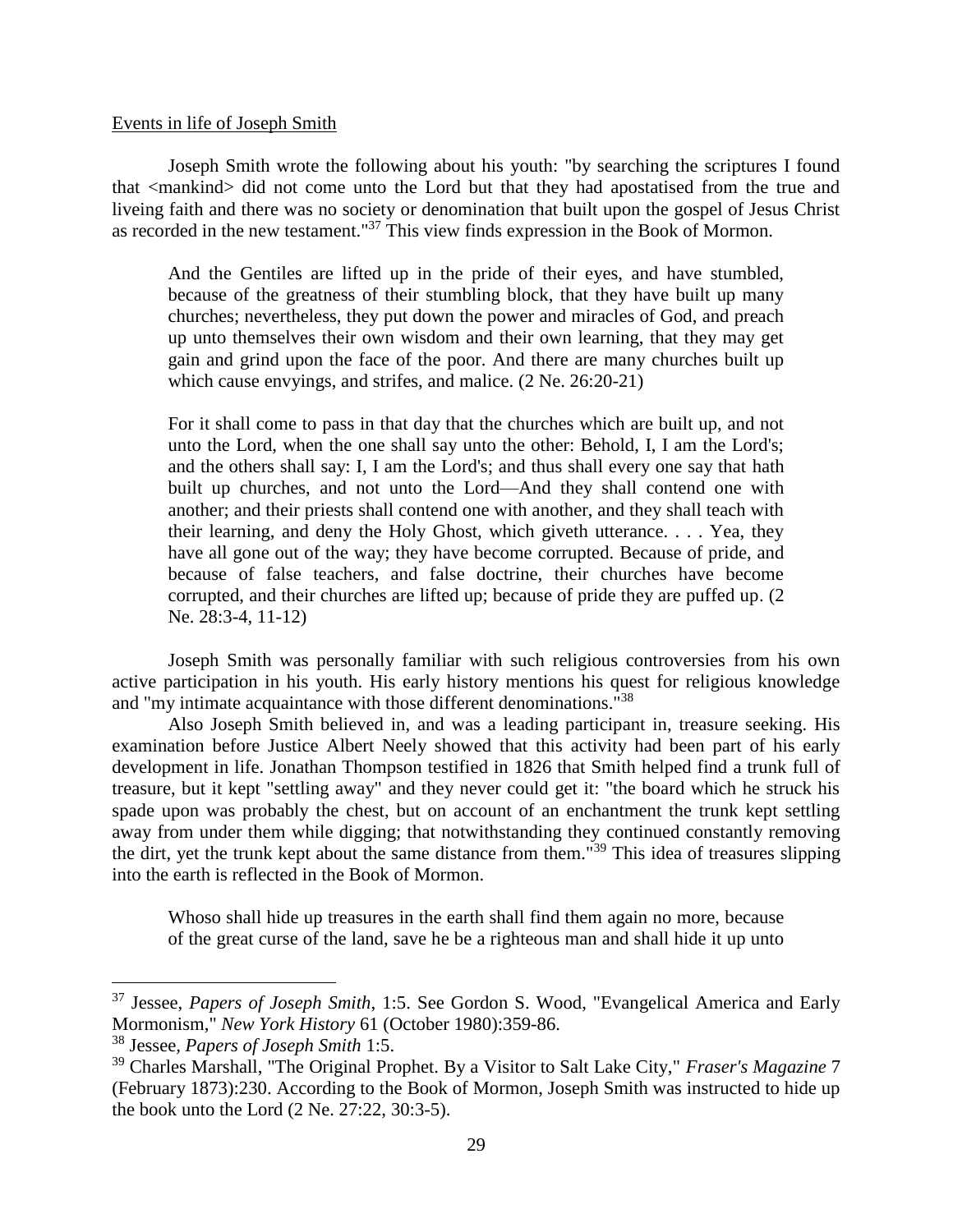the Lord. For I will, saith the Lord, that they shall hide up their treasures unto me; and cursed be they who hide not up their treasures unto me; for none hideth up their treasures unto me save it be the righteous. (Hel. 13:18-19)

And behold, the time cometh that he curseth your riches, that they become slippery, that ye cannot hold them; and in the days of your poverty ye cannot retain them. . . . Yea, we have hid up our treasures and they have slipped away from us, because of the curse of the land. O that we had repented in the day that the word of the Lord came unto us; for behold the land is cursed, and all things are become slippery, and we cannot hold them. Behold, we are surrounded by demons, yea, we are encircled about by the angels of him who hath sought to destroy our souls. (Hel. 13:31, 35-37)

The inhabitants thereof began to hide up their treasures in the earth; and they became slippery, because the Lord had cursed the land, that they could not hold them, nor retain them again. (Morm. 1:18)

Not only is Joseph Smith's treasure digging reflected in the Book of Mormon, but other events in which Joseph was involved show up there, after the events had already taken place. As discussed in Chapter 7, Martin Harris reportedly told Joseph Smith about his visit to Charles Anthon of New York City. This trip occurred about February 1828. In the Book of Mormon, this incident is mentioned but some of its features are different. 2 Nephi 27:15-20 contains an expanded commentary on Isaiah 29:11-12 in relation to this specific event:

But behold, it shall come to pass that the Lord God shall say unto him to whom he shall deliver the book: Take these words which are not sealed and deliver them to another, that he may show them unto the learned, saying: Read this, I pray thee. And the learned shall say: Bring hither the book, and I will read them. . . . And the man shall say: I cannot bring the book, for it is sealed. Then shall the learned say: I cannot read it. Wherefore it shall come to pass, that the Lord God will deliver again the book and the words thereof to him that is not learned; and the man that is not learned shall say: I am not learned. (2 Ne. 27:15, 17-19)

These changes in Isaiah 29 prophesy of an event that had already occurred to Martin Harris. There is no ancient text of Isaiah, either Hebrew (including the Dead Sea Scrolls) or in any ancient translation that supports Joseph Smith's changes that make the passage fit the incident that occurred early in 1828.<sup>40</sup> The above example shows Martin Harris's adventure being described in prophecy and being included in the Book of Mormon text. Professor Anthon wrote

<sup>40</sup> For an examination of Isaiah 29 in the Book of Mormon, see Wesley P. Walters, *The Use of the Old Testament in the Book of Mormon* (Salt Lake City: Utah Lighthouse Ministry, 1990), 75- 88. For a study on the use of Ezekiel 37, see Brian E. Keck, "Ezekiel 37, Sticks, and Babylonian Writing Boards: A Critical Reappraisal," *Dialogue: A Journal of Mormon Thought* 23 (Spring 1990):126-38.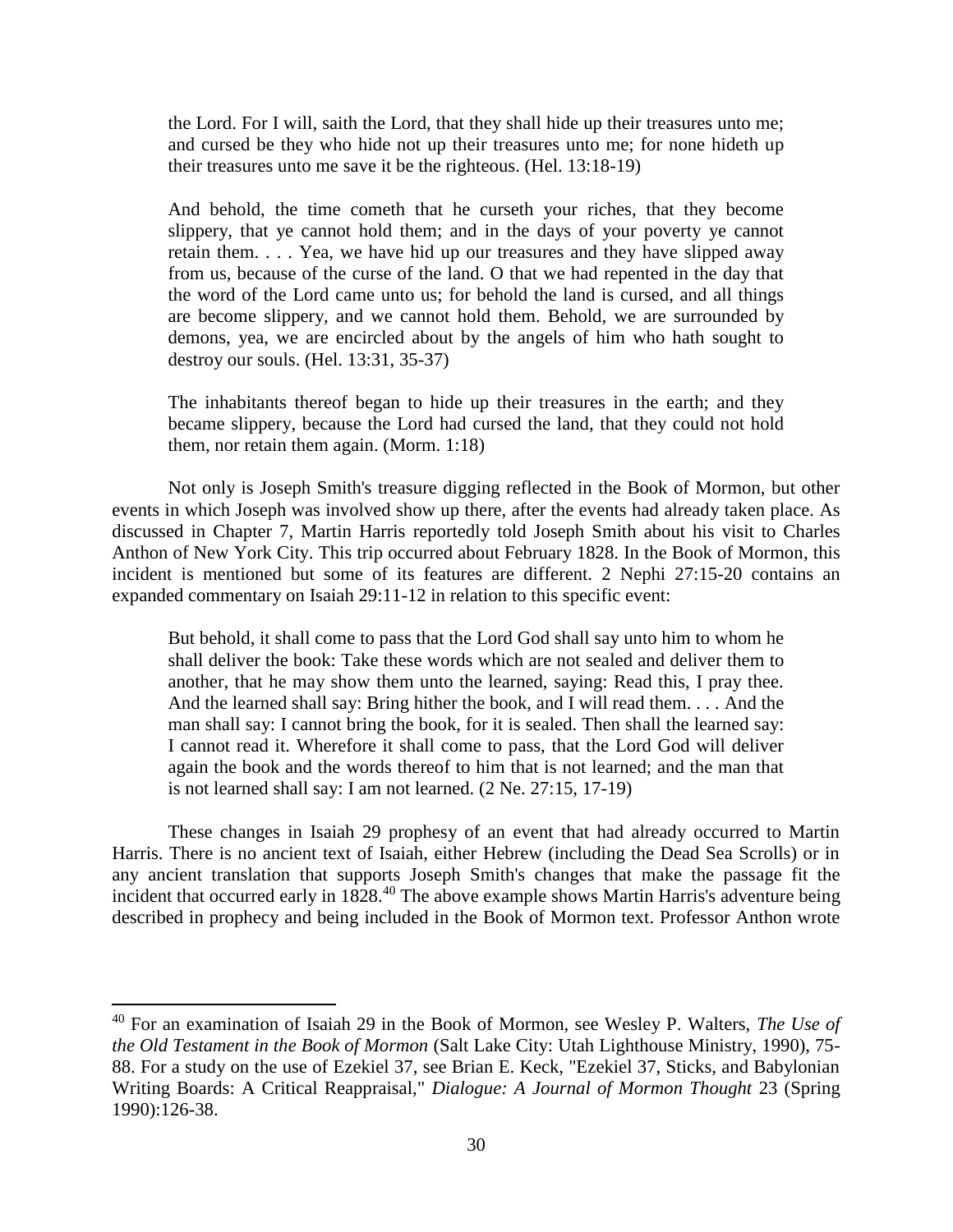that he did not promise "to decipher the piece of writing in question—if the original records were brought to me."<sup>41</sup>

In March 1829, while working on the Book of Mormon, Joseph Smith stated that there would be three special witnesses to the book. In a revelation for Joseph and Martin Harris received in Harmony, Pennsylvania, Smith was told:

This Generation they shall have my word yea  $\&$  the testimony of three of my servants shall go forth with my word unto this Generation yea three shall know of a surety that those things are true for I will give them power that they may Behold  $\&$  view those things as they are  $\&$  to none else will I grant this power among this Generation  $\&$  the testimony of three Witnesses will I send forth.<sup>42</sup>

When Joseph Smith recommenced his dictation, he included in the text references to three witnesses who would testify of the Book of Mormon.

Wherefore, at that day when the book shall be delivered unto the man of whom I have spoken, the book shall be hid from the eyes of the world, that the eyes of none shall behold it save it be that three witnesses shall behold it, by the power of God, besides him to whom the book shall be delivered; and they shall testify to the truth of the book and the things therein. And there is none other which shall view it, save it be a few according to the will of God. (2 Ne. 27:12-13)

In one place instructions in the text inform him that he may "show the plates unto those who shall assist to bring forth this work."

And behold, ye may be privileged that ye may show the plates unto those who shall assist to bring forth this work; And unto three shall they be shown by the power of God; wherefore they shall know of a surety that these things are true. And in the mouth of three witnesses shall these things be established; and the testimony of three, and this work, in the which shall be shown forth the power of God and also his word, of which the Father, and the Son, and the Holy Ghost bear record—and all this shall stand as a testimony against the world at the last day. (Ether 5:2-4)

The three witnesses chosen to view the gold plates were Oliver Cowdery, David Whitmer, and Martin Harris. Cowdery had seen the plates in a vision before meeting Joseph Smith.<sup>43</sup> In June 1829 they were told that by faith they would see them, even as Joseph Smith

<sup>41</sup> Anthon to "Rev. and Dear Sir," August 12, 1844, in *New-York Observer* 23 (May 3, 1845):69, New York.

<sup>42</sup> Marquardt, *Joseph Smith Revelations*, 27-28; BC 4:4; LDS D&C 5:11-15; RLDS D&C 5:3. Joseph Smith was further instructed, "When thou hast translated a few more pages, thou shalt stop for a season, even until I command thee again: then thou mayest translate again."

<sup>43</sup> Jessee, *Papers of Joseph Smith*, 1:10.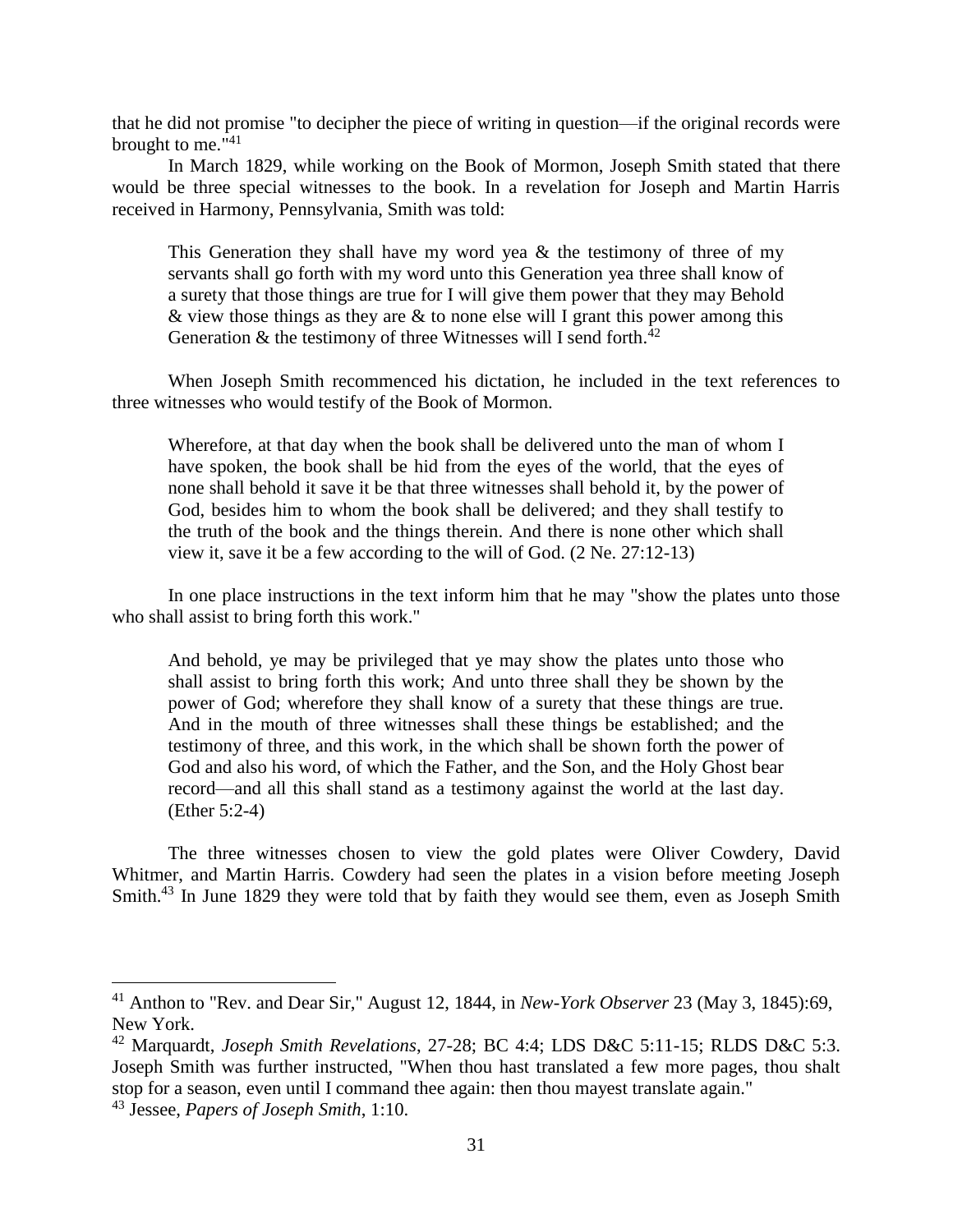had seen them.<sup>44</sup> The testimony of the three witnesses, as published in the Book of Mormon, said that they saw an angel and engravings on the plates.

Martin Harris, the oldest witness, emphasized that his experience of seeing the plates was through the eye of faith as the 1829 revelation stated. John H. Gilbert recorded: "Martin was in the office when I finished setting up the testimony of the three witnesses,—(Harris—Cowdery and Whitmer) I said to him,—'Martin, did you see those plates with your naked eyes?' Martin looked down for an instant, raised his eyes up, and said, 'No, I saw them with a spiritual eye."<sup>45</sup>

David Whitmer wrote, "Of course we were in the spirit when we had the view, for no man can behold the face of an angel, except in a spiritual view, but we were in the body also, and everything was as natural to us, as it is at any time."<sup>46</sup> Oliver Cowdery reportedly handled the plates, "I beheld with my eyes. And handled with my hands the gold plates from which it was translated."<sup>47</sup>

Besides the three witnesses, eight other witnesses said Joseph Smith showed them the plates. Their statement records that they handled and lifted the plates. John Whitmer, for instance, wrote, "I have most assuredly seen the plates from whence the book of Mormon is translated, and that I have handled these plates."<sup>48</sup> Three years later he was reported as saying, "I handled those plates there was fine engravings on both sides. I handled them . . . they were shown to me by a supernatural power."<sup>49</sup> The testimonies of the witnesses to the Book of Mormon said that they saw an angel and viewed or handled the plates by faith.

The March 1829 revelation to Harris said of Joseph Smith, "He has a gift to translate the book, and I have commanded him that he shall pretend to no other gift, for I will grant him no other gift."<sup>50</sup> Smith's only gift was to translate the Book of Mormon. Like the previous examples, this restriction was made part of the Book of Mormon text:

<sup>44</sup> Marquardt, *Joseph Smith Revelations*, 49; LDS D&C 17; RLDS D&C 15. This revelation, given previously to the three witnesses "having a view of the plates &c," was not included in the Book of Commandments but was published as section 42 in the 1835 D&C. The "Manuscript History of Joseph Smith" mentions the circumstances of two visions relating to the three witnesses viewing the plates. Jessee, *Papers of Joseph Smith* 1:236-37, 295-97.

<sup>45</sup> Memorandum of John H. Gilbert, September 8, 1892, introductory pages of *Joseph Smith Begins His Work*, Vol. 1 (Salt Lake City: Deseret News Press for Wilford C. Wood, 1958). In 1838 Martin Harris stated that he "never saw the plates with his natural eyes only in vision or imagination." Qtd. in Stephen Burnett, Letter to Lyman E. Johnson, April 15, 1838, Joseph Smith Letterbook 2:64, CHL.

<sup>46</sup> David Whitmer to Anthony Metcalf, April 2, 1887, in A. Metcalf, *Ten Years before the Mast* (Malad City, ID, 1888), 74; also in Lyndon W. Cook, ed., *David Whitmer Interviews: A Restoration Witness* (Orem, Utah: Grandin Book, 1991), 247.

<sup>47</sup> Reuben Miller, Journal, October 21, 1848, CHL.

<sup>48</sup> *Latter Day Saints' Messenger and Advocate* 2 (March 1836):286-87, Kirtland, Ohio.

<sup>&</sup>lt;sup>49</sup> Theodore Turley's memoranda, under date of April 4, 1839, handwriting of Thomas Bullock (1845), CHL; copied into Manuscript History Book C-1, 913, under date of April 5, 1839. See *History of the Church* 3:307.

<sup>50</sup> BC 4:2; LDS D&C 5:4; RLDS D&C 5:1. See Marquardt, *Joseph Smith Revelations*, 29-31, for commentary on this revelation.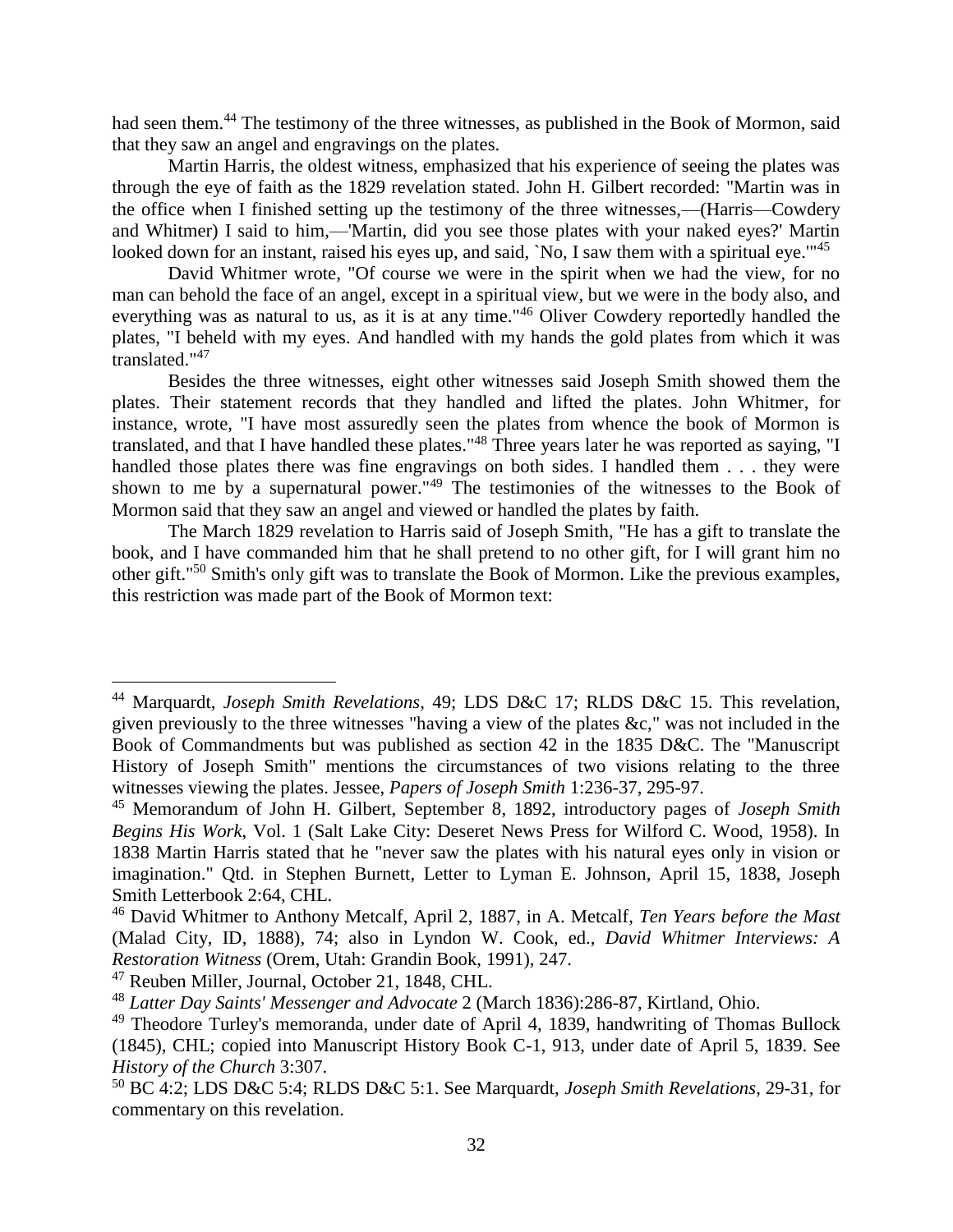And I will give unto him a commandment that he shall do none other work, save the work which I shall command him. And I will make him great in mine eyes; for he shall do my work. (2 Ne. 3:8)

Smith was to "do none other work" but produce the Book of Mormon. After the publication of the Book of Mormon, the young prophet commenced revising the Bible. This would be considered a gift going beyond his initial commandment.

Joseph Smith was named after his father and included his own name in the text of the Book of Mormon. In a prophecy attributed to the biblical Joseph, who was sold into Egypt, it reports that a choice seer would be called in the last days:

And thus prophesied Joseph, saying: Behold, that seer will the Lord bless; and they that seek to destroy him shall be confounded. . . . And his name shall be called after me [Joseph of Egypt]; and it shall be after the name of his father [Joseph Smith Sr.]. (2 Ne. 3:14-15)

Lucius Fenn of Covert, Seneca County, New York, wrote a letter in February 1830 and told what he had heard about the Book of Mormon and that its finder would be named Joseph. Fenn stated:

[T]hey are a printing it in Palmyra it is expected that it <will> come out soon so that we can see it it speaks of the Millenniam [sic] day and tells when it is going to take plais and it tells that the man that is to find this bible his name as [is] Joseph and his father<sup>[']</sup>s name is Joseph.<sup>51</sup>

The story of the gold plates was the vehicle that Joseph Smith used as a minister to preach his new emphasis on Jesus. Smith taught that at one time he had in his possession an ancient record of peoples who lived on the American continent more than fifteenth hundred years earlier. Believers had faith that Smith was able to recover a record or set of gold plates. The purpose of Smith's story was to make men and women believe as strongly as gold in his role as God's minister of salvation. Whether Smith had visions about the gold plates, whether he at one time had them in his possession, or whether anyone saw the physical plates was not important in what he was trying to accomplish. The message of the Book of Mormon, through the use of metal plates, was for others to believe in the Jesus who spoke to Native Americans and who was speaking at the time to Joseph Smith.

The Book of Mormon reflects events that had already occurred before the time of its publication, some of which Joseph Smith was directly involved in. Its stand on theological controversies of the 1820s made it appealing as a revelation illuminating the Bible.<sup>52</sup> However, it

<sup>&</sup>lt;sup>51</sup> Lucius Fenn to Birdseye Bronson, February 12, 1830, William Robertson Coe Collection of Western Americana, Beinecke Rare Book and Manuscript Library, Yale University, New Haven, Connecticut. See William Mulder and A. Russell Mortensen, eds., *Among the Mormons: Historic Accounts by Contemporary Observers* (Lincoln: University of Nebraska Press, 1958), 28.

<sup>52</sup> See Timothy L. Smith, "The Book of Mormon in a Biblical Culture," *Journal of Mormon History* 7 (1980):3-21; Nathan O. Hatch, *The Democratization of American Christianity* (New Haven, CT: Yale University Press, 1989), 113-22; and Alan Taylor, "The Free Seekers: